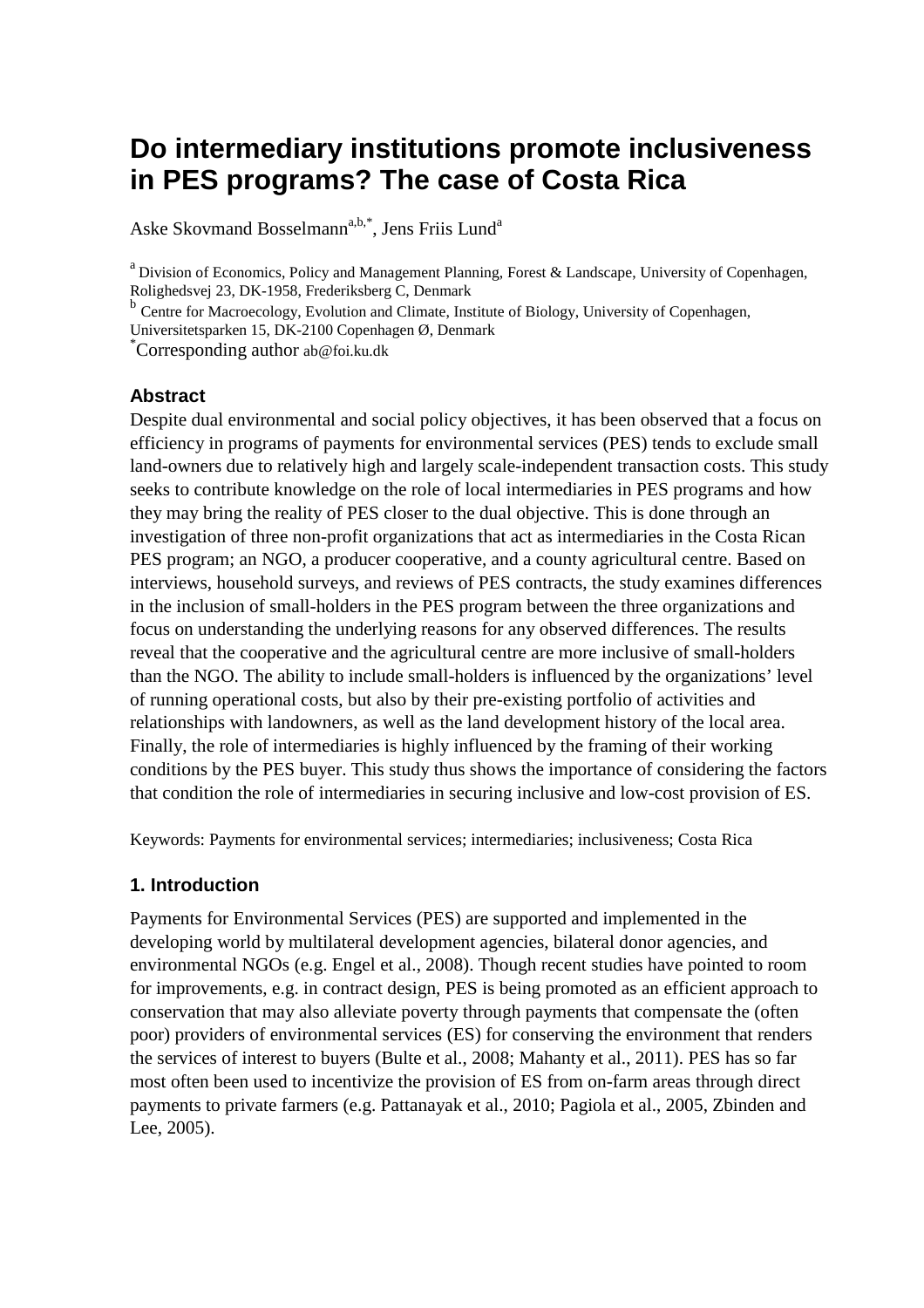The promise of PES to deliver both environmental protection and poverty alleviation has implied that donors and policy makers have seen a large potential for PES in developing countries, where severe poverty often co-exists with biological diversity (Fisher and Christopher, 2007). In practice, however, the promise of PES to deliver poverty alleviation hinges upon the ability of ES buyers to make poor sellers eligible to participate and of poor sellers being able and willing to participate (Pagiola et al., 2005). This has proven a larger challenge than expected. In the context of on-farm service provision, the poorest service providers (farmers) are often constrained by having small land holdings. Small land holdings are associated with high opportunity costs for PES, as the owners use all their land for productive purposes. Further, as many of the transactions involved in setting up a PES contract are independent of the area, whereas the payment is typically positively associated with the area, small landowners will be less inclined to see PES as an attractive opportunity. Similarly, buyers of PES will perceive the relative high transaction costs incurred from including small landowners as a disincentive to target these. In relation to this, PES schemes often have requirements that bias against small-holders, such as minimum areas and formal land titles (Vinqvist, 2012). This bias is often a result of poor and small landowners not being able to lobby for their case during the development of PES schemes (Grieg-Gran et al., 2005). *De facto* exclusion from decision-making processes is just one aspect of the lack of access to information channels of poor people and small landowners in rural areas. The lack of access to information also adversely influences their participation in PES schemes, as the awareness of the program and contact with PES institutions increase participation rates (Landell-Mills and Porras, 2002).

Thus, it seems the participation of small landowners is hindered as a consequence of difficulties of buyers to reach poor potential sellers, of poor sellers being unable to meet the participation requirements of buyers (eligibility), and of disincentives on behalf of poor sellers to participate. Outreach to poor potential sellers could be facilitated through program awareness raising by intermediaries, such as local institutions that have knowledge of local conditions and experience with similar activities, for instance cooperatives, local NGOs, local government offices and customary authorities. Eligibility barriers can likewise be overcome through active choice, e.g. waiving of demands for minimum areas, substituting requirements for formal land titles with that of certified possessions, and supplementing pure conservation with agroforestry contracts that allow for continued production on the contracted land area. These solutions are all in place in the Costa Rican program PSA (*Pagos de Servicios Ambientales*, PES in Spanish), deemed one of the most advanced national PES programs in the developing world. With these remedies in place, it seems small landowners should be able to participate in PES programs. Several studies, however, report a bias towards large landowners and a low participation of small landowners (Pagiola et al., 2005; Zbinden and Lee, 2005; Sanchez-Azofeifa et al., 2007; Porras, 2010). In Costa Rica, several types of intermediaries are facilitating a variety of PES contracts to different landowners, such as companies and private farmers and, as we shall demonstrate, with quite different outcomes in terms of who they target. This indicates that, in the context of a national PES program, the choice of intermediary, and the conditions under which these operate, are important to the poverty alleviation potential of PES.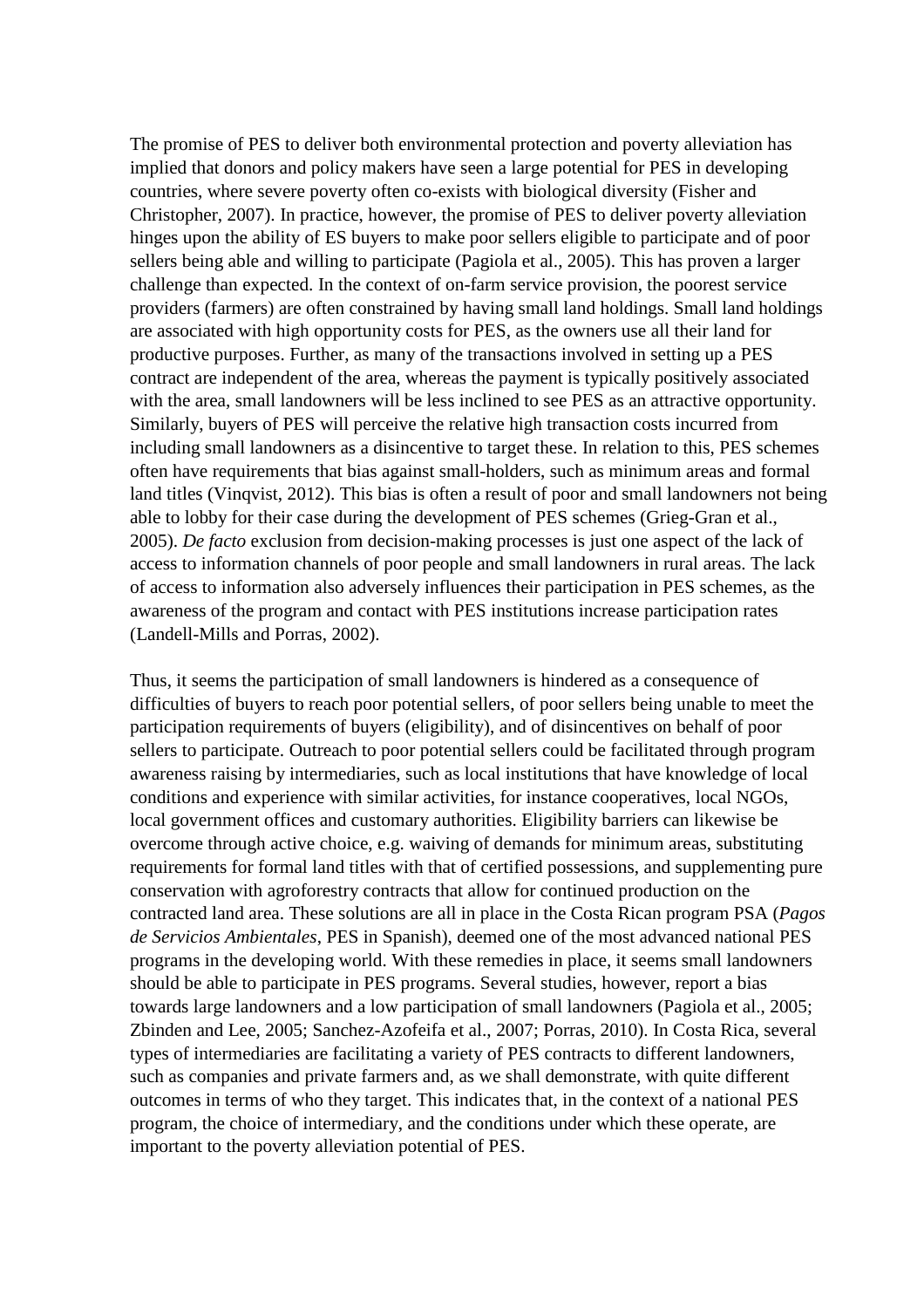This study seeks to improve the understanding of the role of intermediaries in PES schemes and shed light on the factors and circumstances that condition intermediaries' ability and willingness to target small landowners. This is done through an investigation of three second level intermediary organizations in the Costa Rican PSA program. The investigation rests on mainly three legs, a review of all PES contracts in the period 2005 to 2009 with emphasis on contracts signed with individual, private landowners, an assessment of each organization and its role in the local area, and a survey of PES participating and non-participating landowners in the areas covered by the three organizations.

We begin with an overview of the literature on the role of intermediaries in PES schemes and the generic conditioning factors for their facilitation of PES participation among poor ES sellers and small landowners. This is followed by a short description of the development and current arrangement of the Costa Rican PSA program including the use of local institutions as intermediaries, and an introduction to the three local organizations taking part in the investigation. Subsequently, we describe the data collection and field work carried out during a period of two years. This is followed by a presentation and discussion of the results of the three legged investigation. We conclude with further discussion of the key findings drawing in experiences from other studies, and finally outline the policy implications of the study for the development of PES schemes that emphasize inclusiveness.

# **2. Background**

Intermediaries have been given some attention in the literature on PES, usually as part of a wider discussion of the role of organizations and institutions in development and delivery of PES. Their varied functions and roles include setting up the initial ES market and transferring payments from users to providers of ES (Vatn, 2010; Asquith et al., 2008), mediating and arbitrating among different parties involved in PES schemes (Thuy et al., 2010), building trust between different stakeholders (Perrot-Maître, 2006), and reducing transaction costs, e.g. through automacity of payments (Kemkes et al., 2010). Ensuring inclusiveness in PES schemes, in the sense of including poor ES sellers, is another role of intermediaries that has been given some attention (Cobrera and Brown, 2008; Thuy et al., 2010, Bracer et al., 2007). A number of generic conditioning factors for the role of intermediaries in this regard have been proposed, and these will be shortly described and discussed here.

In general, the literature points to the trade-off between efficiency and fulfilment of so-called secondary objectives of PES, such as poverty alleviation and, as a prerequisite for that, inclusion of the rural poor (Mayrand and Paquin, 2004; Corbera et al., 2007). Intermediaries are seen as a means to modify and alleviate this trade-off, and thereby enable fulfilment of environmental objectives at low cost, without compromising the social objectives of PES. The factors believed to condition the ability of intermediaries to take on this role are related to the degree to which sellers pursue information rents and to the drivers of transaction costs of PES.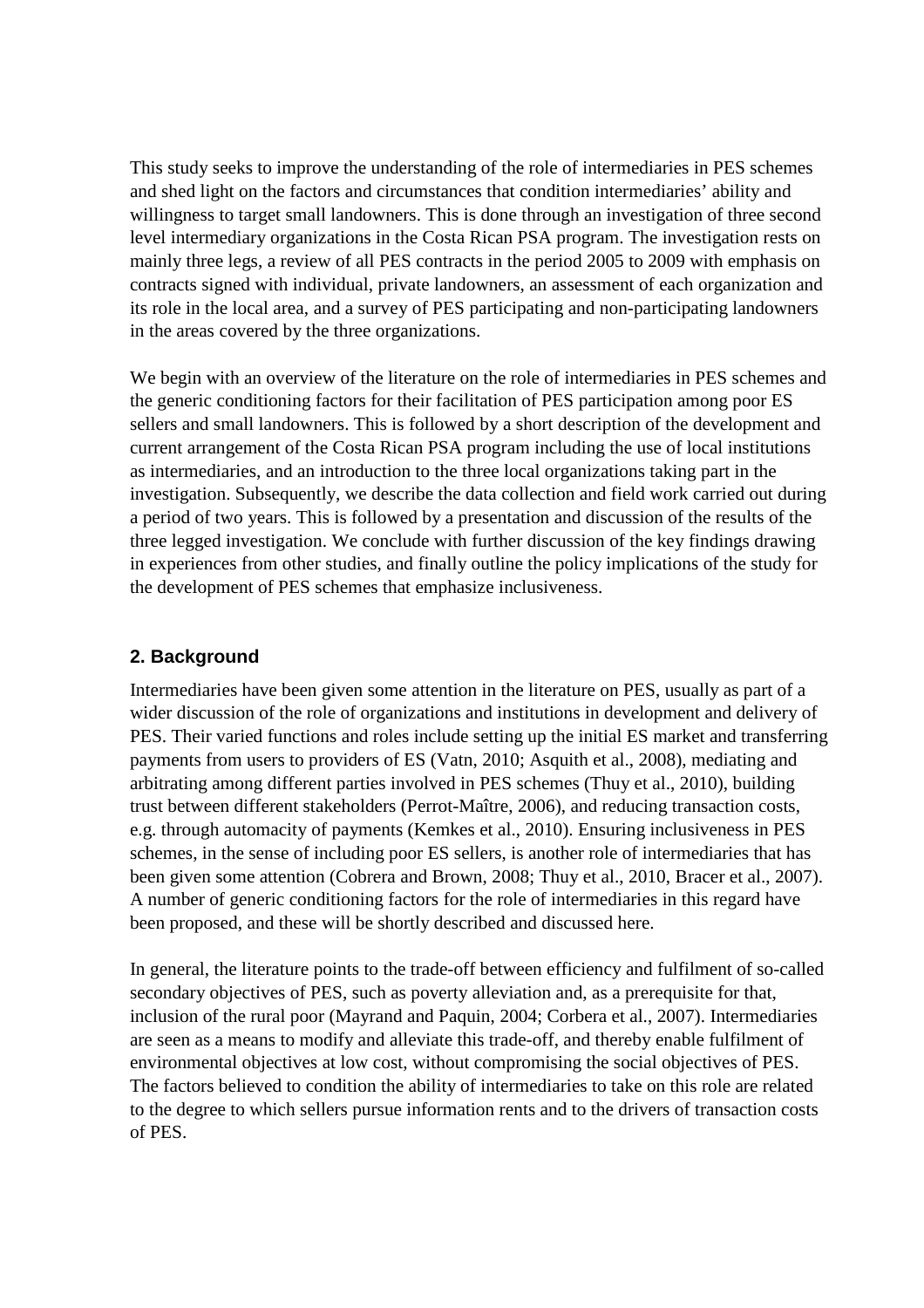Information rents arise as a consequence of asymmetrical information between buyers and sellers, in that sellers may signal high opportunity costs in order to negotiate a higher price for delivering the ES. Information rents can be brought down by application of auction systems or, alternatively, by acquiring more information about sellers that can inform the elaboration and application of discreet payment schemes (i.e. not flat rate payments) (Ferraro, 2008). Both of these solutions, however, tend to drive up transaction costs (Vatn, 2010).

Transaction costs are the costs "used to define, establish, maintain and transfer property rights" (McCann et al., 2005, p. 530). These may be affected by the specificity of the ES and the willingness of buyers to accept uncertainties (Rørstad et al., 2007). First, the specificity of the ES will affect transaction costs through costs for verification of its delivery (verification of additionality and conditionality) upon payment. Specificity refers to the properties of the ES in the sense of the costs of its empirical verification, i.e. if a buyer pays for a proxy for the ES such as 'ha of forested land', costs for verification will, in all likelihood, be lower than if it is 'ha of forested land with at least five individuals of tree species X'. Second, and related, the willingness of the intermediary, and ultimately the buyer, to accept uncertainties in relation to the verification of the delivery of the ES will keep transaction costs down by allowing intermediaries to choose a proxy for the ES that can be verified at low costs, and lower the intensity of verification of delivery, e.g. only verify in a randomly drawn sample of the population of sellers. Third, and finally, frequency of transaction is expected to lower transaction costs, i.e. allowing the intermediary to standardize certain elements of the procedures and realize economies of scale in the handling of transactions. In case these drivers are associated with the inclusion of poor sellers, intermediaries will have an incentive to exclude them under conditions of a buyer's market where the intermediary can choose the easiest sellers to serve, or will not be able to serve them under conditions where buyers will not accept the transaction costs they would incur.

Apart from transaction costs and economic incentives inherent to the PES scheme and types of sellers, intermediaries may also be more or less disposed to serve poor sellers on the basis of factors specific to their organization. First, an intermediary organization may be able to piggy-back PES on already existing services offered to landowners, thereby reducing transaction costs. As a consequence, intermediaries will be inclined to offer PES contracts to landowners that are already targeted in their existing provision of services. Accordingly, we would expect the pattern of PES targeting to differ between a tree-growers' association and a coffee cooperative. Further, intermediaries' PES targeting may differ in response to differences in their values and interests. Organizations that operate on the basis of a value of reducing rural poverty may be more inclined, and have developed an organizational structure more conducive, to inclusiveness of poor and small-holder farmers, which may result in a more inclusive PES targeting when they piggy-back PES on their existing practices. On the contrary, organizations that have been established to serve the private economic interests of their membership, e.g. a cooperative, may be less inclined to include ES sellers that would incur high transaction costs. Finally, organizations with a focus on environmental protection may promote higher standards in relation to verification of the additionality of ES provision,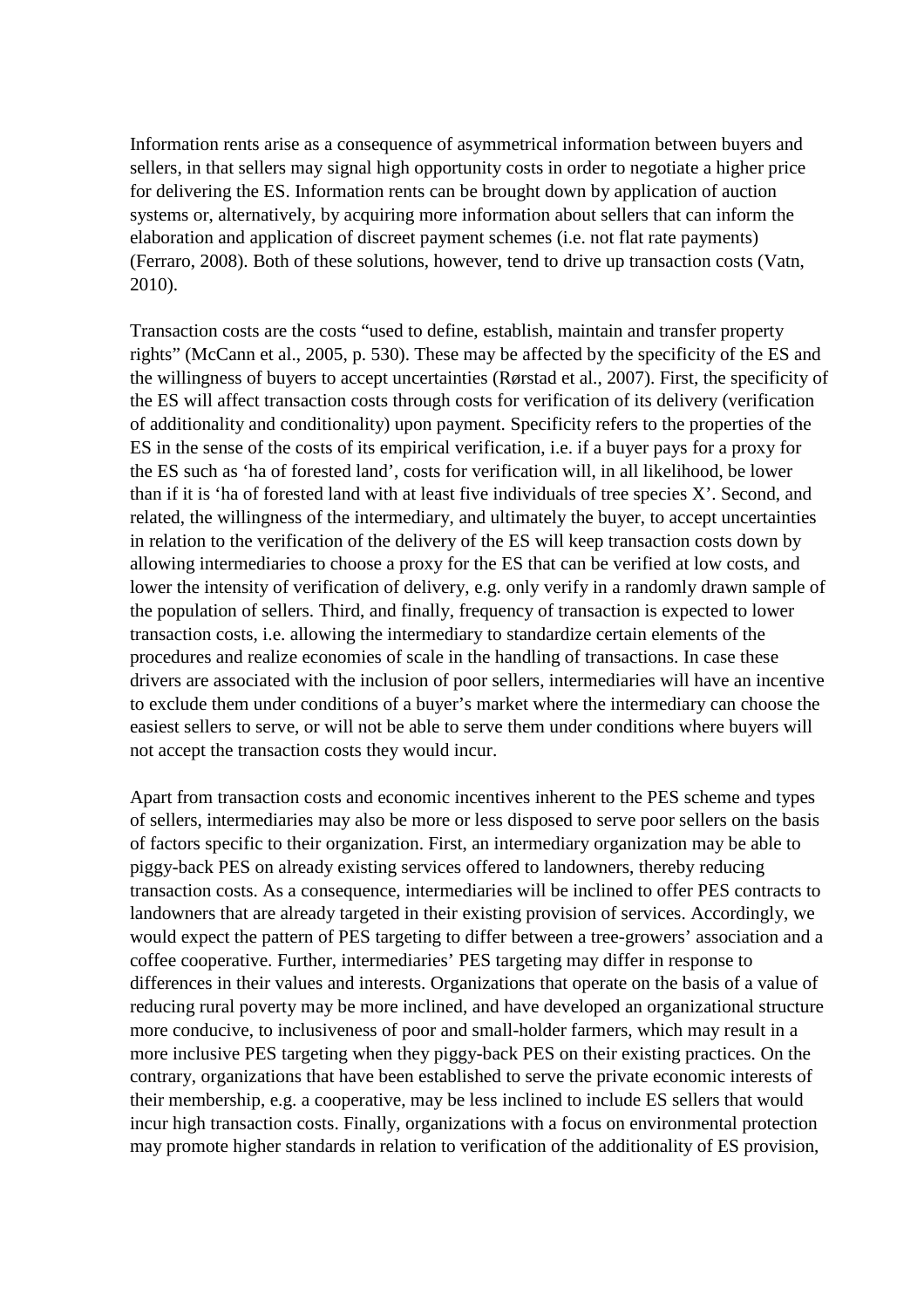thereby increasing transaction costs and, potentially, excluding smaller ES providers on grounds of costs.

In sum, the inclusiveness of intermediaries is likely to be affected by a number of factors that shape the transaction costs of PES establishment and management and the incentives facing intermediaries. These relate to the buyers' willingness to accept uncertainty in ES delivery and to pay sellers information rents. Further, the specific pattern of inclusiveness will be affected by idiosyncratic factors related to intermediaries that affect their ability to lower transaction costs by piggy-backing PES delivery on to existing practices, and by the values and interests inherent to the intermediary organizations that affect their willingness to incur costs in order to be inclusive.

# **3. The PSA program and intermediaries**

Costa Rica experienced high deforestation rates during the second half of the  $20<sup>th</sup>$  century up until the early 2000's, when the national forest cover began to increase (Global Forest Resource Assessment, FAO, 2010). This change is often attributed to the PSA program; called one of the conservation success stories of the last decade (Daniels et al., 2010; Pagiola, 2008). Following two decades of tax credits for reforestation activities, the PSA program started in 1997 with a formal recognition of four environmental services: mitigation of greenhouse gases, protection of watersheds and hydrological services, biodiversity conservation, and provision of natural scenic beauty (Forest Law no. 7575). Since then, landowners have been paid to provide these services through a set of payment instruments, which currently consist of five main modalities as described in Table 1. Each year, funds available for each modality and criteria for prioritization of applicants are published in an executive decree.

| <b>Modality</b>   | <b>Payments in 2011</b> | <b>Notes</b>                                                                             |
|-------------------|-------------------------|------------------------------------------------------------------------------------------|
| Reforestation     | 980 USD/ha over 5       | Remnant of earlier forestry subsidies. The payment                                       |
|                   | years                   | increases to 1470 USD if certain native species are used<br>exclusively.                 |
| Conservation      | $320 - 400$ USD/ha      | The largest modality. Includes protection of water                                       |
|                   | over 5 years            | resources and protection in conservation gaps, both of<br>which receive higher payments. |
| Regeneration      | $205 - 320$ USD/ha      | Includes regeneration in former pastures, in areas                                       |
|                   | over 5 years            | designated forest production, and in CDM areas. The latter<br>receives the high payment. |
| Agroforestry      | 1.3 USD/tree, over      | Also applied for small reforestation projects $\langle 2 \text{ ha. A sub-} \rangle$     |
|                   | 3 years                 | modality treats coffee agroforests exclusively. The                                      |
|                   |                         | payment increase to 1.95 USD if certain native species are                               |
|                   |                         | used exclusively.                                                                        |
| Forest management | 250 USD/ha over 5       | Among the original modalities, but was abandoned in                                      |
|                   | years                   | 2002 after pressure from environmental groups. Re-                                       |
|                   |                         | opened in 2010.                                                                          |

**Table 1. The five main modalities and the payment levels in the Costa Rican PSA program.**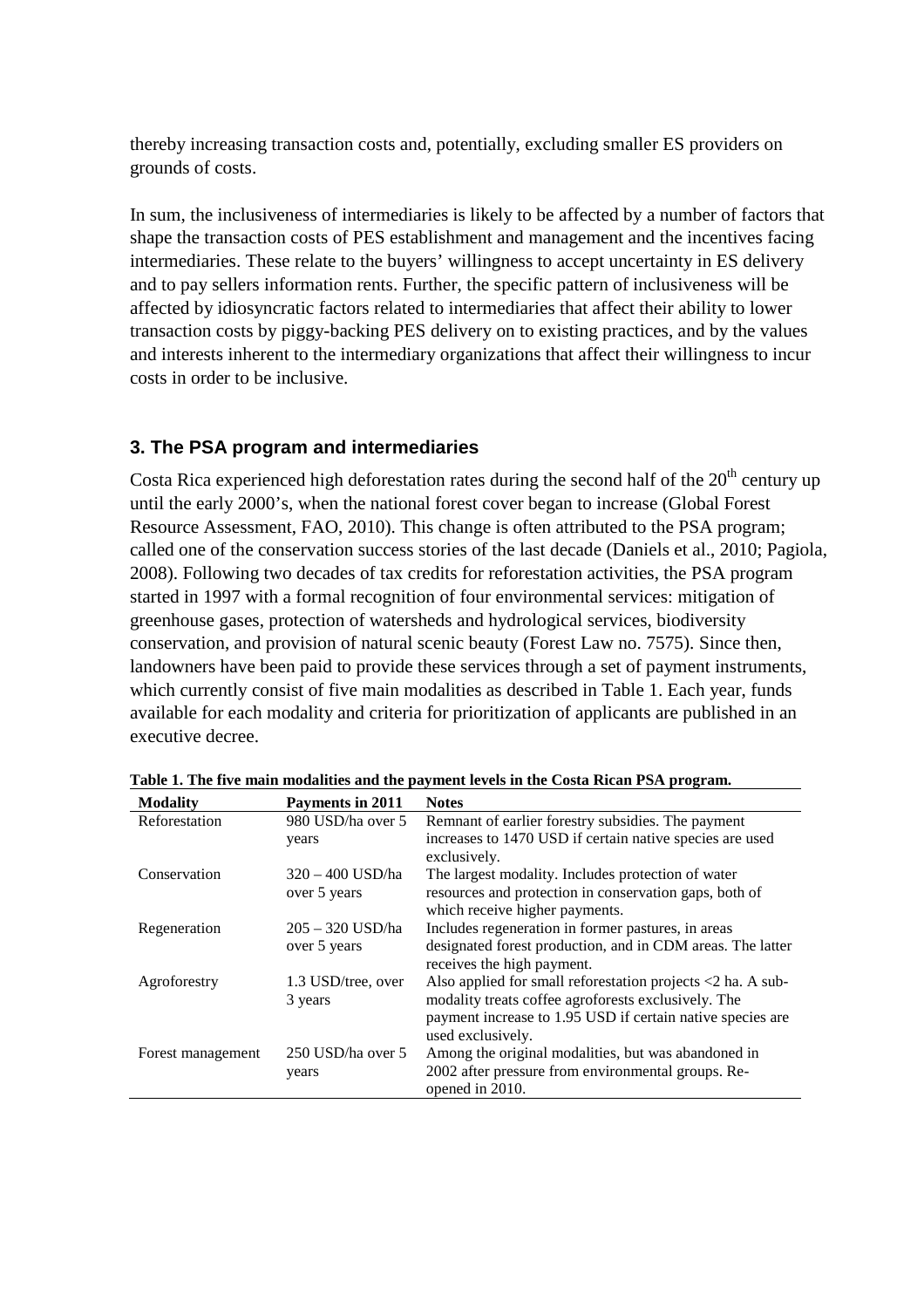The PSA program is managed by  $FONAFIFO<sup>1</sup>$ , a semiautonomous agency attached to the Ministry of Environment, Energy and Telecommunications. FONAFIFO is a primary intermediary and redistributes funds from various ES buyers as payments to participating landowners, the ES sellers, subject to a contract in which rights to the ES are handed over to FONAFIFO. Funding sources are international, e.g. a World Bank loan and GEF grants, as well as national, including a 3.5% fuel tax and agreements with hydropower companies and a brewery concerning payments for watershed protection (FONAFIFO, 2010). Certified forest engineers, either independent or employed by a local institution approved by FONAFIFO, facilitates the contractual arrangement between landowners and FONAFIFO. This setup aims to reduce FONAFIFO's program costs, which until 2008 was held below 10% of total program funds according to law (Decree no. 33205). Today, FONAFIFO negotiates its costs with each funding institution and may allocate as much as 21 % of the funds from the fuel tax to cover transaction costs (Decree no. 34761). Forest engineers and intermediary institutions may charge up to 18% of the PES payment for their services, but often demand less, especially for the forest conservation modality that has a low-cost application procedure. Thus, total transaction costs may reach as much as 35% in the case of fuel tax funds.

Every year, FONAFIFO allocates modality quotas to each intermediary institution based on previous performance and the total resources available (ONF, pers. com., 2010). The quotas ensure the organizations a limited number of ha and trees that can be contracted on a noncompetitive basis. Applications from the organizations for additional areas or trees are subject to competition with independent forest engineers and possibly other intermediary organizations. The demand for PES contracts by far exceeds the available program resources (Pagiola et al., 2005) and contracts are generally signed on a 'first come, first served'-basis<sup>2</sup>, though contingent on a number of prioritization criteria. The prioritization is predominantly based on forest conservation needs, e.g. location within a biological corridor or water catchment area. In order to improve the socio-economic status of poorly developed rural areas, districts with a social development index  $(SDI<sup>3</sup>)$  in the lowest 40 % is given priority in the conservation modality. However, the prioritization of SDI areas is only minor, e.g. landowners with previous contracts have higher prioritization *ceteris paribus* (Decree no. 36516), possibly due to the lower transaction costs of renewing an expired contract than signing a contract with a new landowner.

#### **3.1. Secondary intermediaries**

In 2009, there were eighteen secondary intermediaries under the PSA program, consisting mainly of cooperatives, municipal agricultural centers, and environmental non-governmental organizations such as forestry organizations. According to FONAFIFO's database, more than

 $\overline{a}$ 

<sup>&</sup>lt;sup>1</sup> National Forestry Financing Fund

 $2$  Previously, long lines of people hired by forest engineers and intermediary organizations would assemble at FONAFIFOs offices before and during the application period, as any person was allowed to deliver a maximum of five applications and contracts were given to those first in line. Amendments to the PSA regulations in 2010 changed this procedure. Now, any number of applications can be handed in, but only after agreement with FONAFIFO and still on a first come, first served basis.

 $3$  The Social Development Index (0-100%) ranks all districts based on indicators for educational, health and social standards, with 100% given to the highest scoring district.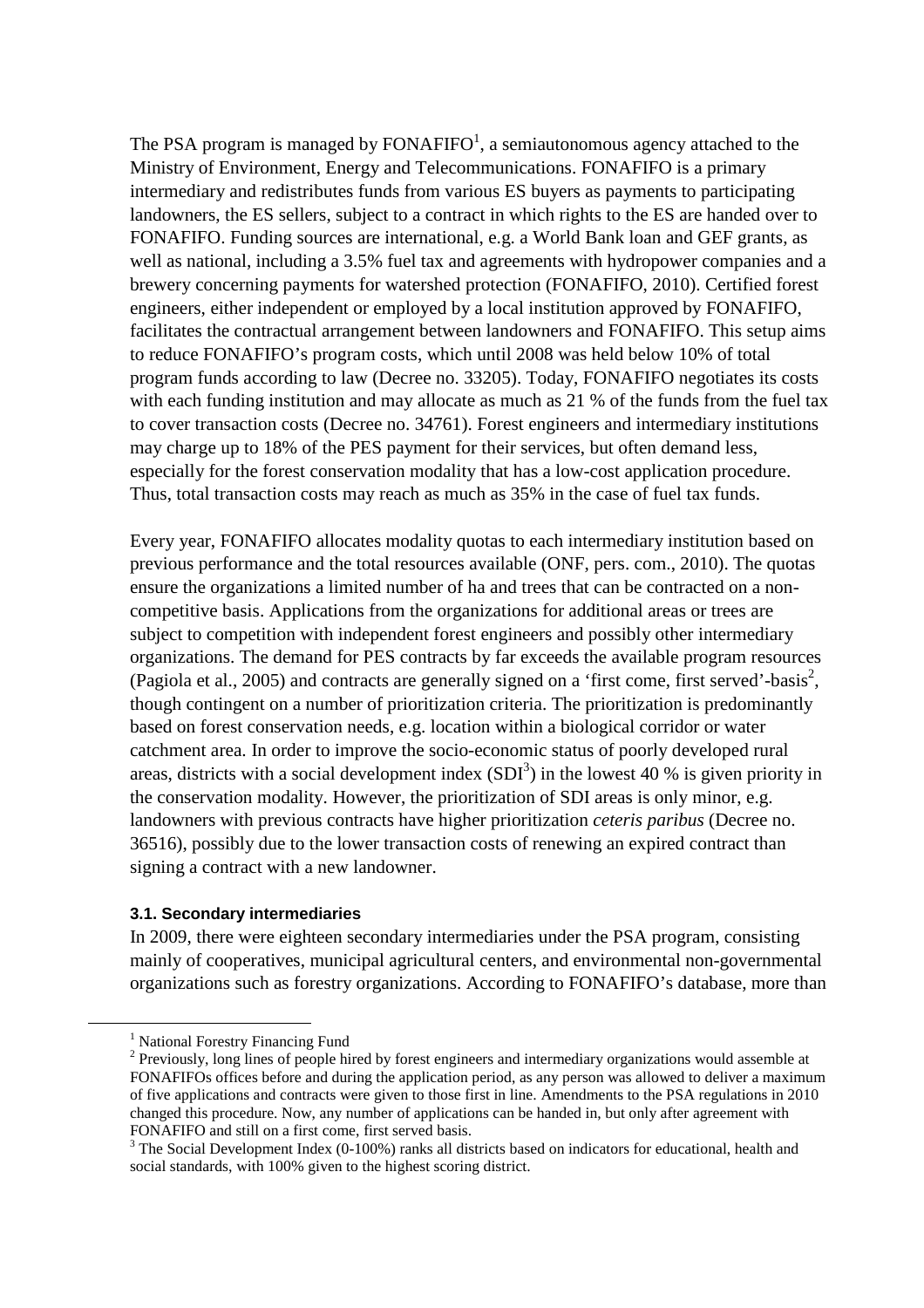every second PES contract<sup>4</sup> signed between 2005 and 2009 was facilitated by a secondary intermediary. In some cantons it was up to 90% of all contracts. The remaining contracts were facilitated by independent forest engineers.

The intermediary organizations facilitate all phases of the application and implementation process, including sorting out legal documents such as land titles. As such, they assist landowners in overcoming the bureaucracy of the application procedures, thereby removing a barrier for participation among people with limited capacity to undertake the legal paperwork. Their services include writing and filing the pre-application and subsequently the main application, conducting an often elaborate field study on the property of the applicant, attending any notifications from FONAFIFO related to the application or contract, making sure the contract obligations are met, annually monitoring the progress on the farm, and facilitating payments from FONAFIFO to landowners. The intermediaries' costs related to these activities are covered by a fee of maximum 18% of the PES payment, i.e. their fee is directly related to the size of the PES project. The larger organizations have forest engineers among their staff, while smaller organizations hire a forest engineer for each project, often paying a fixed percentage of the PSA payment

## **3.2 The investigated secondary intermediaries**

The three intermediaries investigated in this study are an environmental NGO, a large coffee and sugar cane cooperative, and a county agricultural centre. As such, they represent three of the most common types of intermediaries. All of them are important facilitators in terms of number of contracts and share of total contracts in their areas. The three institutions are described in the following section.

#### **The environmental NGO**

 $\overline{a}$ 

The NGO was established in 1989 as a fidei commission, or trust fund, based on patrimonial funds from the Costa Rican government and seed funding from USAID. The original objective was to arrest deforestation in protected areas, but the NGO soon took on a broader scope of combining forest conservation with local development and production of timber and environmental services. It participated actively in the development of the 1996 Forestry Law as well as the PSA program. The organization has a large capacity of forest management planning, and today has more than 550 clients with an average farm size of 70 ha. Beside the forestry related services, which include PES activities and timber futures market, the NGO receives its main funding from the interests of the patrimonial trust fund. The NGO is one of the largest intermediaries in the PSA program and continues to play an important role in the evolution of the program, not least through a membership of the board of FONAFIFO held by the NGO's president.

The NGO's PES office is located in the Sarapiqui canton, one of the largest in Costa Rica covering more than 2,100 km2 (Fig. 1). Though the area of influence goes beyond the canton, the majority of the PES contracts facilitated by the NGO are given to landowners in Sarapiqui. The main land uses are pasture, forest plantations and a variety of agricultural

<sup>&</sup>lt;sup>4</sup> 2307 of 4400 unique contracts, excluding contracts with indigenous communities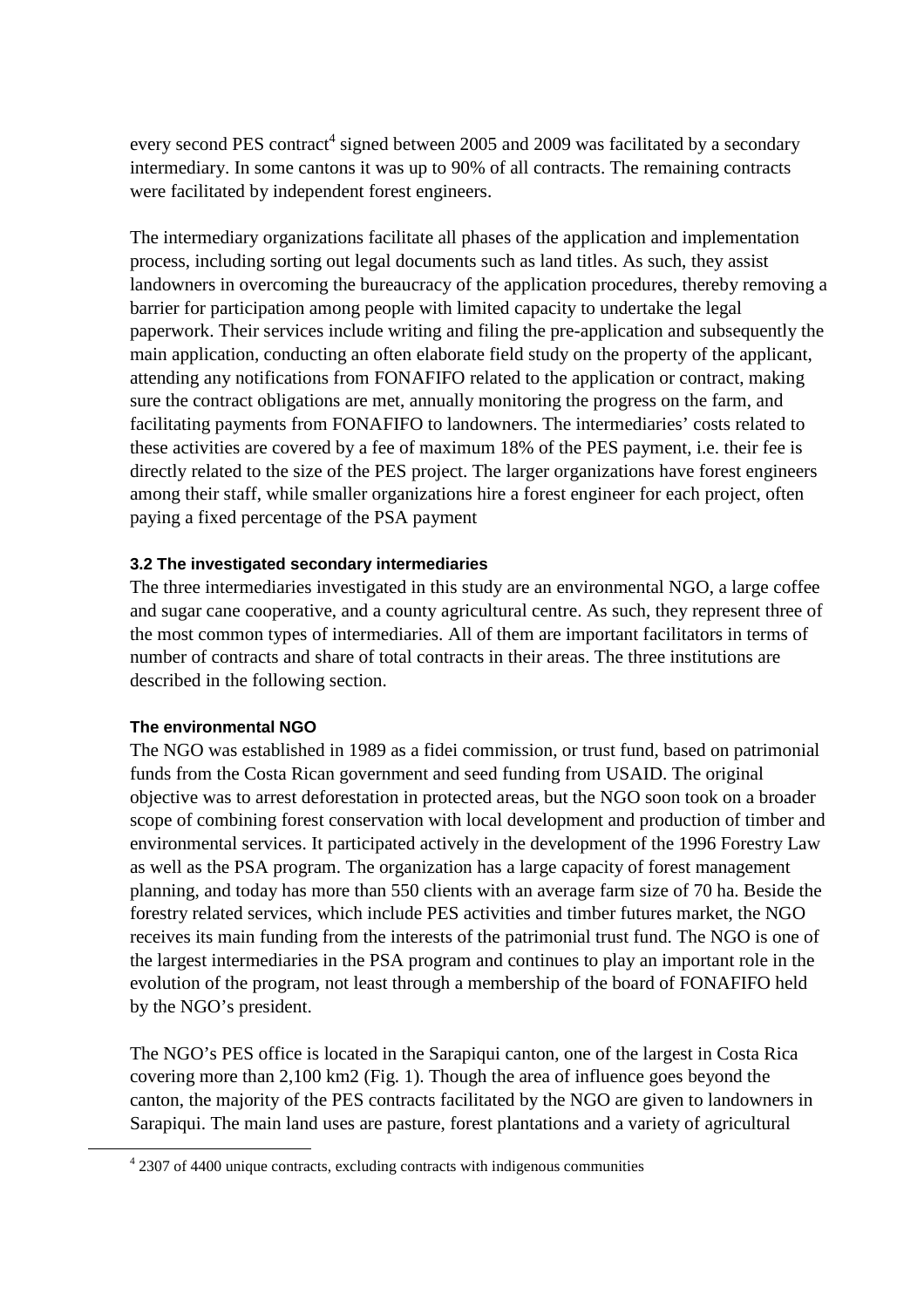systems, e.g. pineapple, banana and cardamom production. Besides forestry and agriculture, the canton also generates substantial income from hydropower production as well as from tourists who are attracted by a number of nature reserves and a national park. Except a minor area, the entire canton is included in PES priority areas, mainly within the biological corridor priority, but a large share of the canton is covered by several priority types (see inserted map in Fig. 1).

## **The cooperative**

The cooperative was established in 1962 by 391 coffee farmers. Today, the cooperative is the largest in Costa Rica with more than 10,000 coffee and sugar cane producing members. The cooperative is the main employer in the canton capital San Isidro, and its portfolio of activities includes processing, marketing and export of sugar cane and coffee, a savings and credit institution with more than 15,000 clients, an agro-supply store, two super markets, and a gas station The cooperative provides agricultural extension services and medical services to member families, as well as a variety of minor activities aimed at local development and social welfare. It is the largest PES intermediary in the south of Costa Rica and facilitates contracts to members as well as non-members. Recent activities within the PSA program include a Clean Development Mechanism project implemented by the cooperative in collaboration with FONAFIFO and funded primarily by the World Bank Bio-Carbon Fund.

The cooperative is located in the Perez Zeledon canton, where most of the PES contracts are also facilitated. The canton coves an area of approximately 1,900 km2 with forest reserves and national parks bordering and intersecting the northern and western parts of the canton. The central and southern parts of the canton mainly consist of agriculture, cattle farming, coffee and sugar, as well as urban areas. San Isidro is the most populated city of southern Costa Rica and a center for agricultural produce and trade. Contrary to most other cantons, only roughly half of Perez Zeledon is included in PES priority areas and much of this is SDI areas, which are prioritized much less than other priority types.

## **The county agricultural centre**

The majority of the cantons in Costa Rica have a Centro Agricola Cantonal (CAC) or county agricultural center. The CACs were established by a 1969 law (no. 4521) that provided the legal platform for rural populations to form non-governmental organizations. The agricultural centers consist of a board of locally elected, non-governmental members and a general assembly formed by local agriculturalists. The investigated CAC has around 800 associates who primarily use the center to buy a license to sell their produce at the local market. In addition to the sale of market licenses, the CAC's income stems from the facilitation of PES contracts, the organization of a annual agricultural fair, and sale of organic fertilizers and seedlings. The CAC has previously been involved in local reforestation projects in collaboration with GEF and bilateral donors.

The agricultural center is located in Dota, but CAC also facilitates PES contracts to landowners in the neighboring canton of Terrazu. Both cantons are located in the Talamanca mountain range, see Fig. 1. Many of the center's associates are coffee farmers, who are also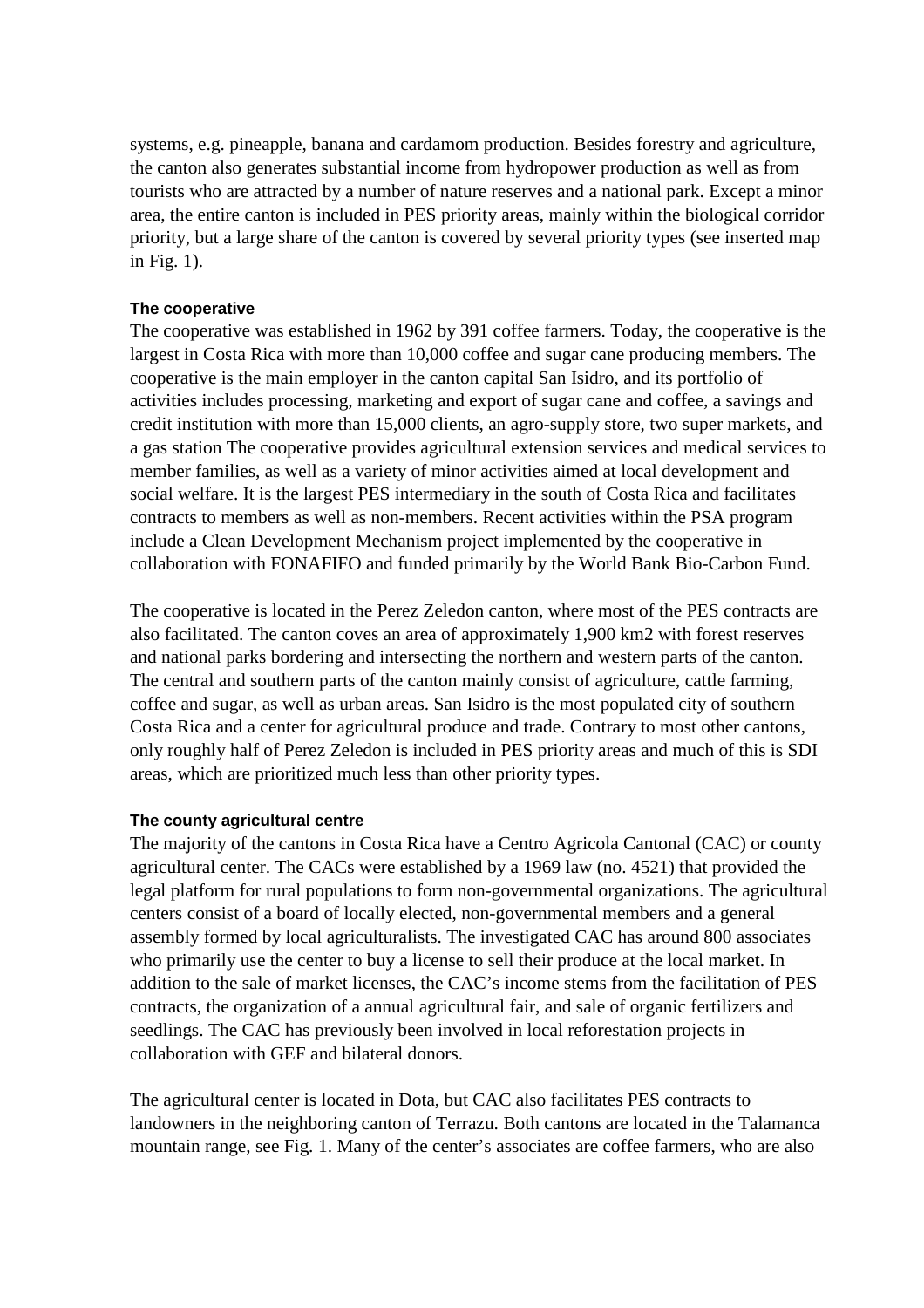members of a local coffee cooperative. Along with pastoralists, the coffee farmers dominate the agricultural areas. All of Dota is a PES priority area, predominantly within the protected areas and biological corridor priority types, while large parts of Terrazu are inside water catchment and SDI priority areas.



**Figure 1 Map of Costa Rica with forest areas marked with grey. The small inserted maps show the PES forest conservation priority areas in 2009 in the primary cantons of the three investigated intermediaries. Only four of seven location specific priority types are found in the four cantons. The small maps are not in the same scale.** 

## **4. Data collection**

A database of all PES contracts in the period 2005 to 2009, provided by FONAFIFO's central office, was reviewed in order to examine the contracts at national level as well as those facilitated by each of the intermediary organizations. The database was cleaned for replicates of identical entries. Furthermore, contracts given to indigenous communities, often involving as much as 1,000 ha of forest, were excluded as they affect average contract sizes disproportionately and none of the three organizations have facilitated these contracts. The contracts were reviewed for type of modality, size of projects, amount of payments, and size of the farms involved. Approximately half of the contracts are given to private firms and organizations. In order to examine if the organizations differ in their propensity to sign contracts with either individual landowners or firms and organizations, possibly an outcome of a targeting approach, a sub-database consisting of only contracts with private, individual landowners was also reviewed. Contracts appeared in several entries if the PES area intersected more than one cadastre of the farm. In these cases, the farm areas were summed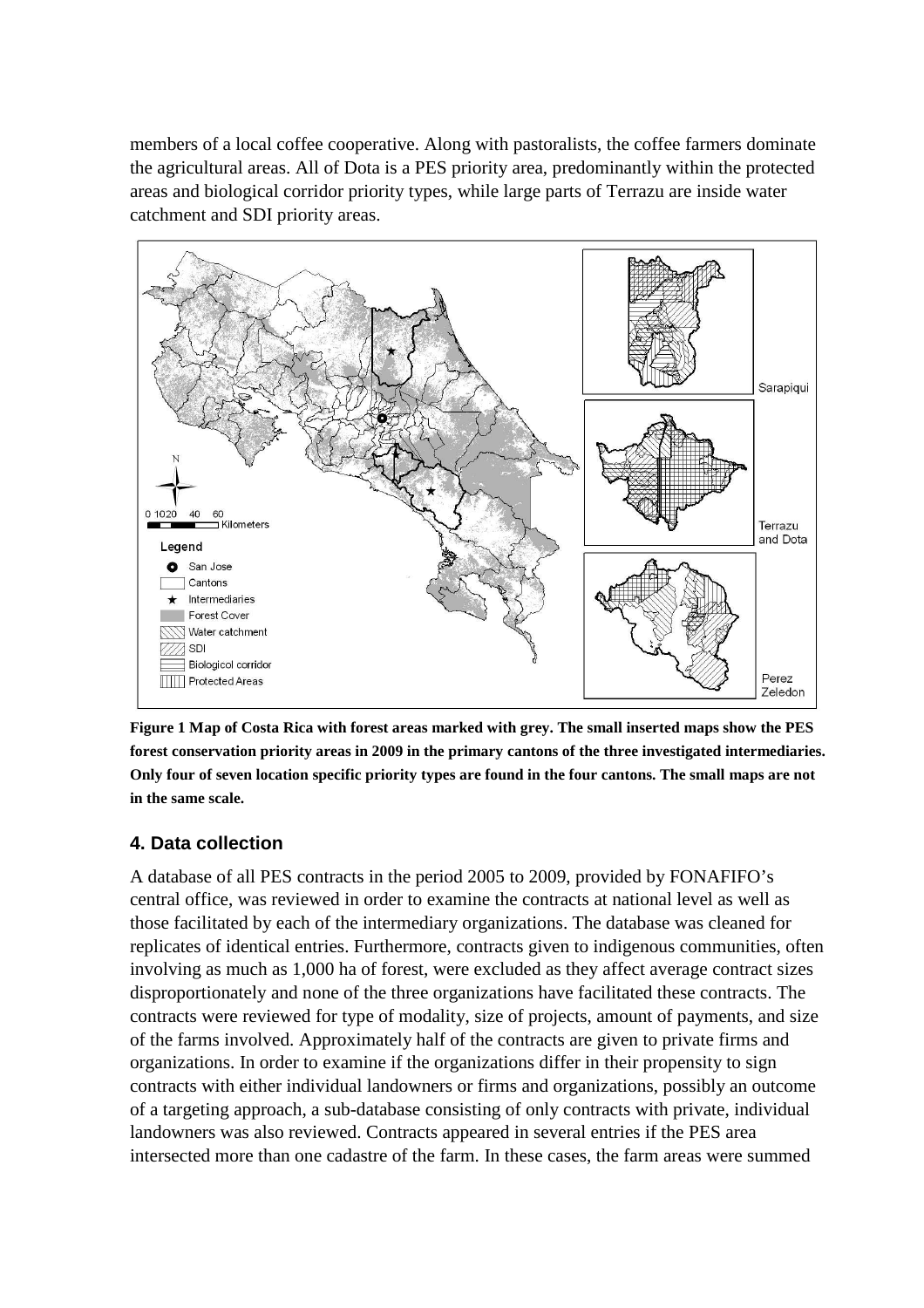and the contract area and payment only accounted for once. The calculation of farm areas, not to be confused with PES areas, was done by aggregating the areas of all cadastres belonging to one farm. However, the farm may consist of more cadastres than those under PES contracts, implying an underestimation of farm size. This bias is, in all likelihood, higher for company owned farms than for privately owned farms, as companies often own multiple plots in various districts.

A household survey was carried out in late 2010 and early 2011 with PES participants and non-participants in the cantons of the three organizations. The PES participants were randomly drawn from lists provided by the organizations, of private, individual contract holders. A team of five trained enumerators carried out the structured interviews at the place of residence of the landowners. The survey included household characteristics, land holdings and uses, assets and income generating activities, and PES details. Furthermore, perceptions about the intermediary organization and plans for future PES projects were also elicited. In order to compare PES participants with non-participants, the neighbors of the PES farmers were included in the survey. For PES participants that lived in urban centers, rather than on their farms, an urban-dwelling neighbor with rural landholdings was interviewed. In the cases where PES participants resided in larger cities in other cantons, e.g. in the capital of San Jose, it proved difficult to identify a neighbor, which resulted in a slightly lower number of observations in the control group for this area. Besides a single case in Dota, this was exclusively a problem encountered in Sarapiqui. The number of interviewed PES participants and non-participants was 63 and 47 in Dota, 44 and 31 in Perez Zeledon, and 43 and 27 in Sarapiqui.

Information regarding the three organizations was gathered during multiple visits to each of the three areas in the period 2010 – 2011. Semi-structured interviews were carried out with operational and administrative staff members, the chief PES administrator, and, in the case of the CAC, also the chairman of the board. Detailed descriptions of the working processes and labor inputs by different staff members throughout the contract facilitation and monitoring of contract compliance were obtained in the interviews. The PES activities generally follow the PSA regulations, but there are some differences between the three organizations. The staff labor inputs have been aggregated in five phases common for all organizations, for administrative staff and the forest engineer. The latter conducts an on-farm technical study, the monitoring activities as well as oversees the implementation. Annual budgets from the PES offices were obtained from the cooperative and NGO, while the CAC only kept a rough account of posterior expenditures and income. The information in the annual budgets and account is mainly used to estimate salaries at different staff levels in each organization.

# **5. Results and discussion**

## **5.1 Modalities and contract sizes – who gets what where**

The inclusiveness of the three types of intermediaries is investigated through a review of PES contracts facilitated by them. Fig. 2 shows the percentage share of contracts and payment amounts for the four main modalities for each organization and Costa Rica as a whole. The NGO stands out by having a higher share of forest conservation contracts than the country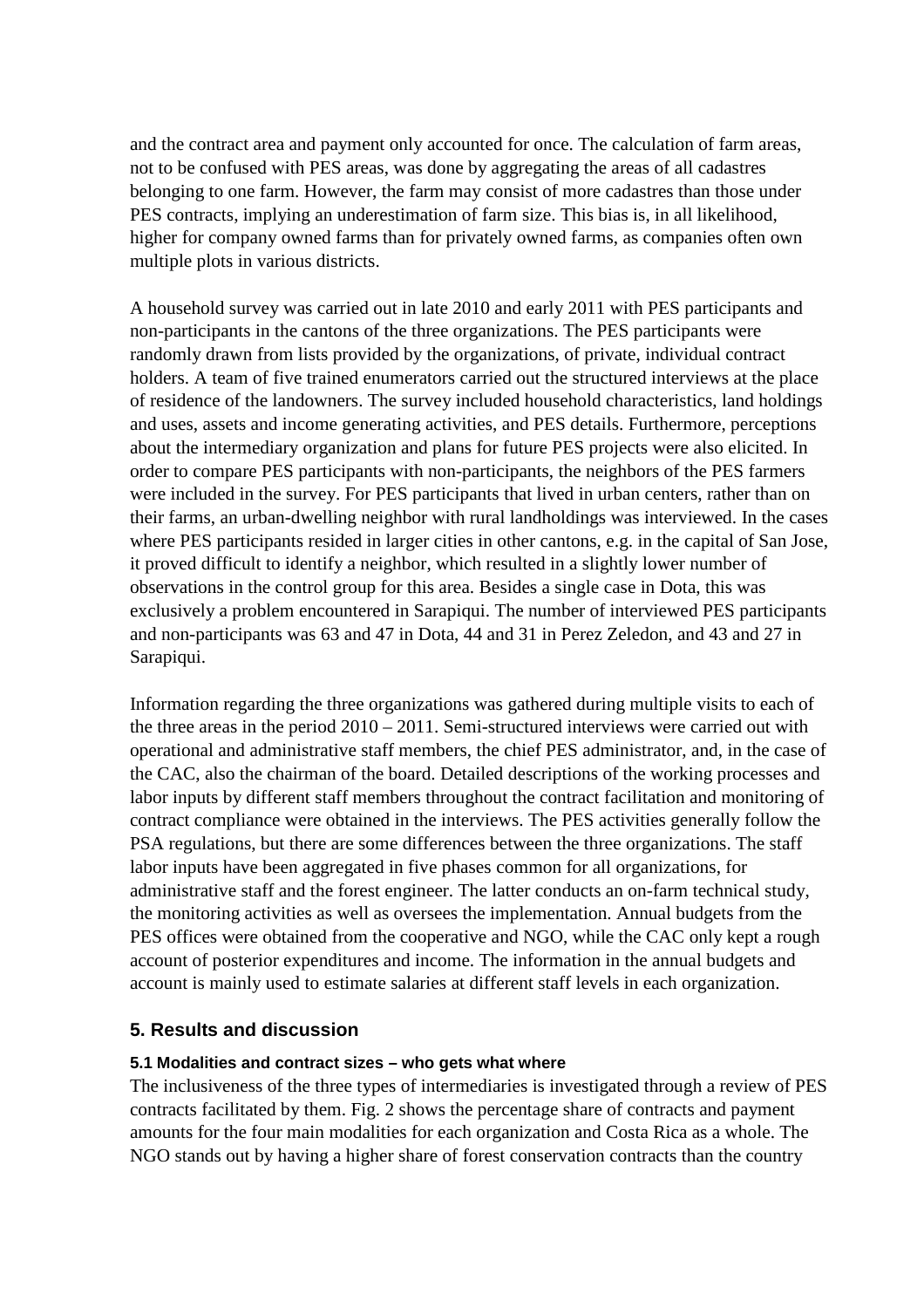average, whereas contracts for SAF, reforestation, and regeneration represent a minor share. In contrast to this, SAF contracts comprise around half of the total contracts facilitated by the agricultural center (CAC) and the cooperative (Coop). Conservation contracts make up the other half in the case of the CAC, while the cooperative has sizeable shares of reforestation contracts and, as the only intermediary, regeneration contracts (5 %). These differences may partly be explained by the location of PES priority areas (cf. Fig. 1). The high priority areas, e.g. the protected areas and biological corridors, are covering much larger parts of the areas around the NGO and the CAC compared with the canton in which the cooperative is located. The share of PES funds within different modalities follows the same pattern as the contracts. However, as SAF projects are generally small-scale, generating smaller payments, the share of total PES payments in this modality is low, even for the CAC and the cooperative. At national level, the vast majority of PES funds are allocated to forest conservation contracts, followed by reforestation.

Table 2 provides an overview of the contracts and total payments facilitated by the three organizations. The CAC, though being one of the most active agricultural centers in the PSA program, has relatively few contracts. The NGO is by far the largest intermediary in terms of total payments, although it handles fewer contracts than the cooperative. This is a result of the large share of conservation projects and a larger average project area. More than half of the contracts facilitated by the NGO are given to companies and associations, while the agricultural center and the cooperative mainly provide contracts to private, individual landowners. At national level, just over 40% of the contracts are given to companies and associations.



**Figure 2. Percentage share of contracts and payments in different modalities for the three organizations and Costa Rica (CR). All contract holders.** 

**Table 2. Contracts and payments facilitated by each intermediary organization between 2005 and 2009** 

|      | Total     | non-       | Total payments |  |  |
|------|-----------|------------|----------------|--|--|
|      | Contracts | individual | USD            |  |  |
| CAC  | 84        | 14         | \$809,462      |  |  |
| COOP | 499       | 89         | \$3,500,479    |  |  |
| NGO  | 338       | 181        | \$8,203,411    |  |  |
| СR   | 4.400     | 1,888      | \$87,066,755   |  |  |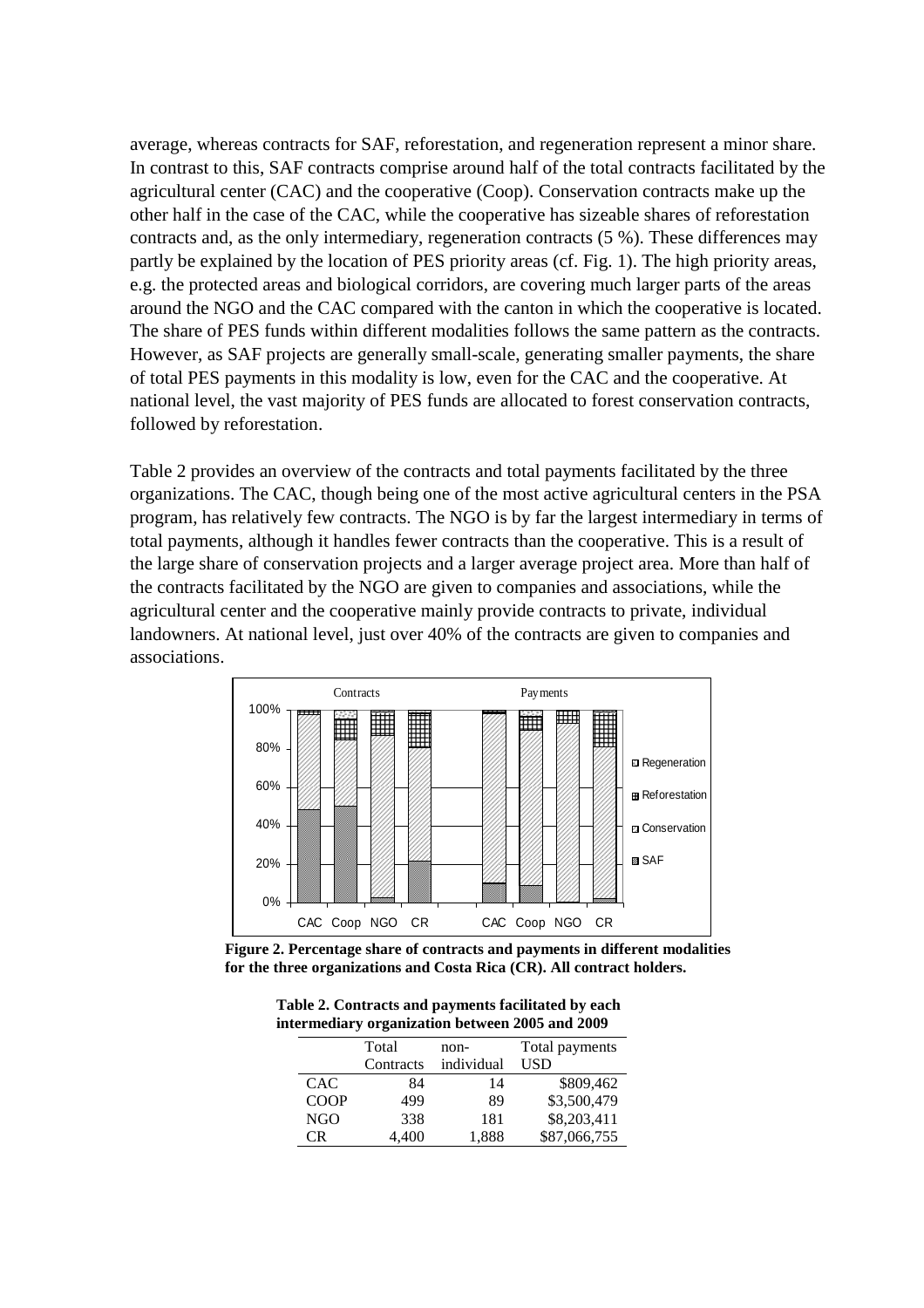The share of land size classes in the main modality, forest conservation, gives a better insight into the size of land owned by PES participants in each organization. Fig. 3 shows the percentage share of different farm size classes, based on the total size of cadastres being fully or partly included in a PES contract as reported in the FONAFIFO database. The NGO is very similar to the country average regarding the share of contracts belonging to landowners in different size classes, as well as the sizes of contracts (based on the corresponding share of total payments). The small landowners (less than 30 ha) comprise around 18% for both, while large landowners (more than 100 ha) take up more than 40% of the contracts. Around one third of the contracts facilitated by the agricultural center and the cooperative are made with small landowners, while less than 20% are made with large landowners. The share of total forest conservation payments targeting small landowners is 8% for the cooperative that have the highest share of payments to this group, while the share at national level is below 3%. Areas of less than 50 ha are given a small priority in the conservation modality, but there is also a minimum requirement of 2 ha of continuous forest cover, which excludes many of the smallest landowners. The average contracted forest conservation area is 82 ha.



**Figure 3. Land size class distribution for conservation contracts and payments including all contract holders. CAC = County Agricultural Center, Coop = Cooperative, CR = Costa Rica** 

Contrary to the conservation contracts, SAF contracts are mainly targeted small landowners, with more than 65% of all contracts held by landowners with 10 ha or less (Fig. 4). Many SAF contracts involve live fences on pastoral lands or shaded coffee, which are two of the main land uses in the cantons of the CAC and the cooperative, often carried out by smallholders. This explains the large share of SAF contracts given to small landowners in these areas. Furthermore, more than half of the SAF payments facilitated by the cooperative are distributed to landowners in the smallest farm size class  $(< 5 \text{ ha})$ . The majority of the cooperative's coffee members are also found in this size class. The NGO, on the other hand, is located in a canton dominated by forestry, pasture and large agricultural production systems such as pineapple, which are less obvious candidates for SAF projects. However, as noted above the SAF modality includes trees planted in live fences and windbreaks, and as such does not specifically target the intercropping systems practiced by smallholders.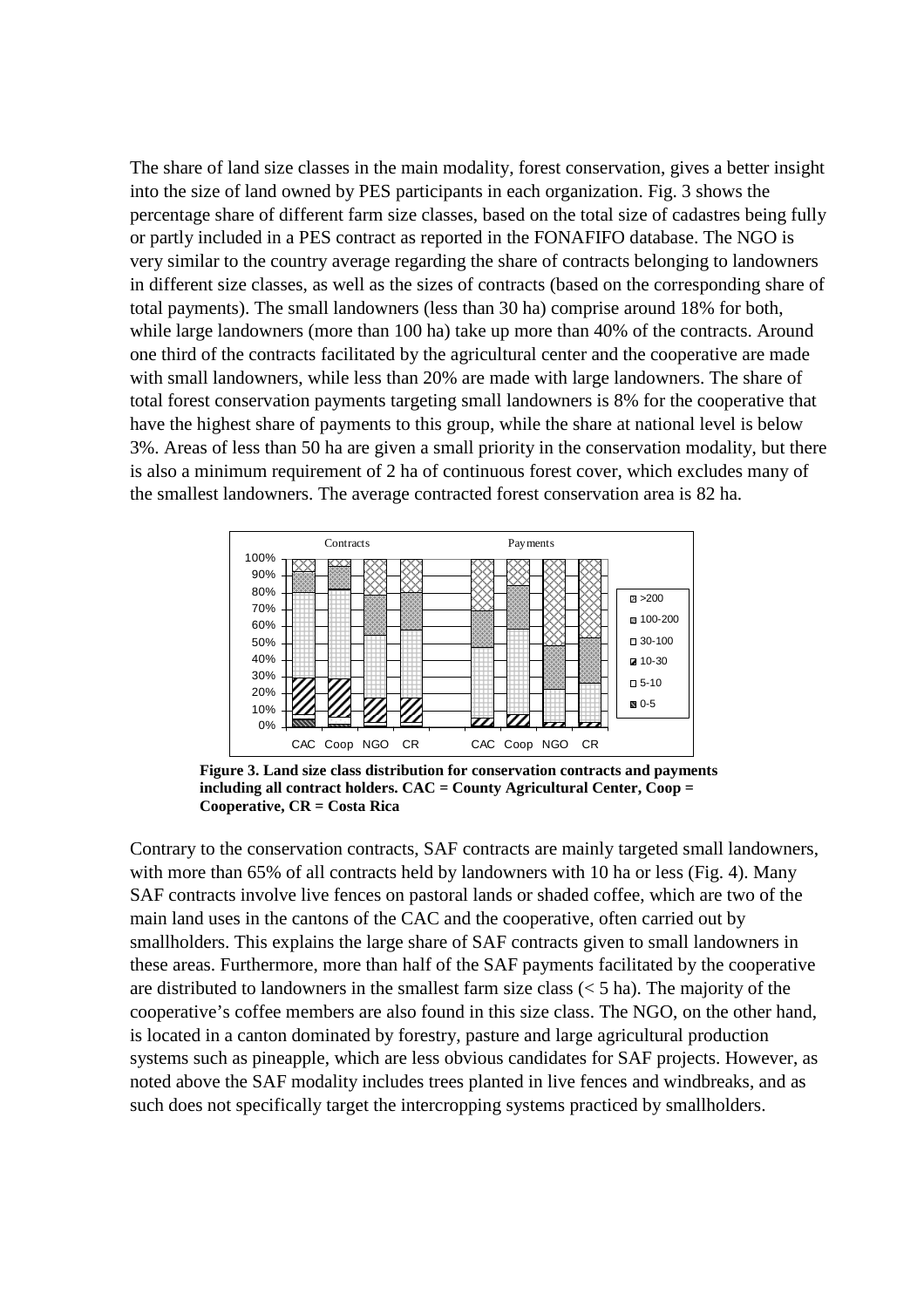

**Figure 4 Land size class distribution for SAF contracts and payments including private individuals, companies and associations.** 

#### **5.2 Household characteristics**

 $\overline{a}$ 

Data from the household surveys allows us to approach a better understanding of whether the observed differences in landholdings of PES participants in the three areas are caused by differences in landholding patterns between the areas and/or differences in the targeting by the intermediaries. Table 3 gives an overview of farm sizes and land uses as well as some household characteristics of PES participants and their non-participating neighbors in the three areas. The comparison indicates that PES participants are not drawn randomly from the farmers in the areas, i.e. targeting or self-selection into PES can be detected. PES participants generally have larger farms; statistically significant in Sarapiqui<sup>5</sup>, Perez Zeledon, and overall (p<0.05). The problem of finding neighbors to PES participants with land in Sarapiqui but living in other cantons may have exacerbated the difference, but even locally residing participants had land sizes several times larger than non-participant on average. In all three areas, PES participants also had larger share of primary forest and more land per working family member. The latter is important, as the land-labor ratio will be decisive for opportunity costs for setting aside land for conservation. Small households with more land will, *ceteris paribus*, have lower opportunity costs in the context of a less-than-perfect labor market. As expected, more PES participants have formal land titles; the remaining landowners either have certified land possession, the minimum requirement for PES participation, or no titles. Households with income from their land, including forests, are expected to be less inclined to participate in PES due to higher opportunity costs. Similarly, we expect households with income from non-farm activities, such as formal employment and own business, to be more likely to participate as part of their labor is tied up elsewhere and they may be more inclined to buy, rather than produce, food. The results, however, do not reveal this pattern, and in the case of households with only farm-income, the opposite is found. Arriagada et al. (2009) report similar results and argue that non-farm income is driving the decision not to participate as the time needed to apply and maintain PES contract

<sup>&</sup>lt;sup>5</sup> The large landholdings among PES participant in Sarapiqui, especially compared with non-participants in the same area, are influenced by the fact that many landowners did not live on their farm or in the canton, while most of the surveyed neighbors did. Landowners living in e.g. San Jose, tend to be wealthier and have larger landholdings. However, among the landowners who live in the area, the difference is still significant.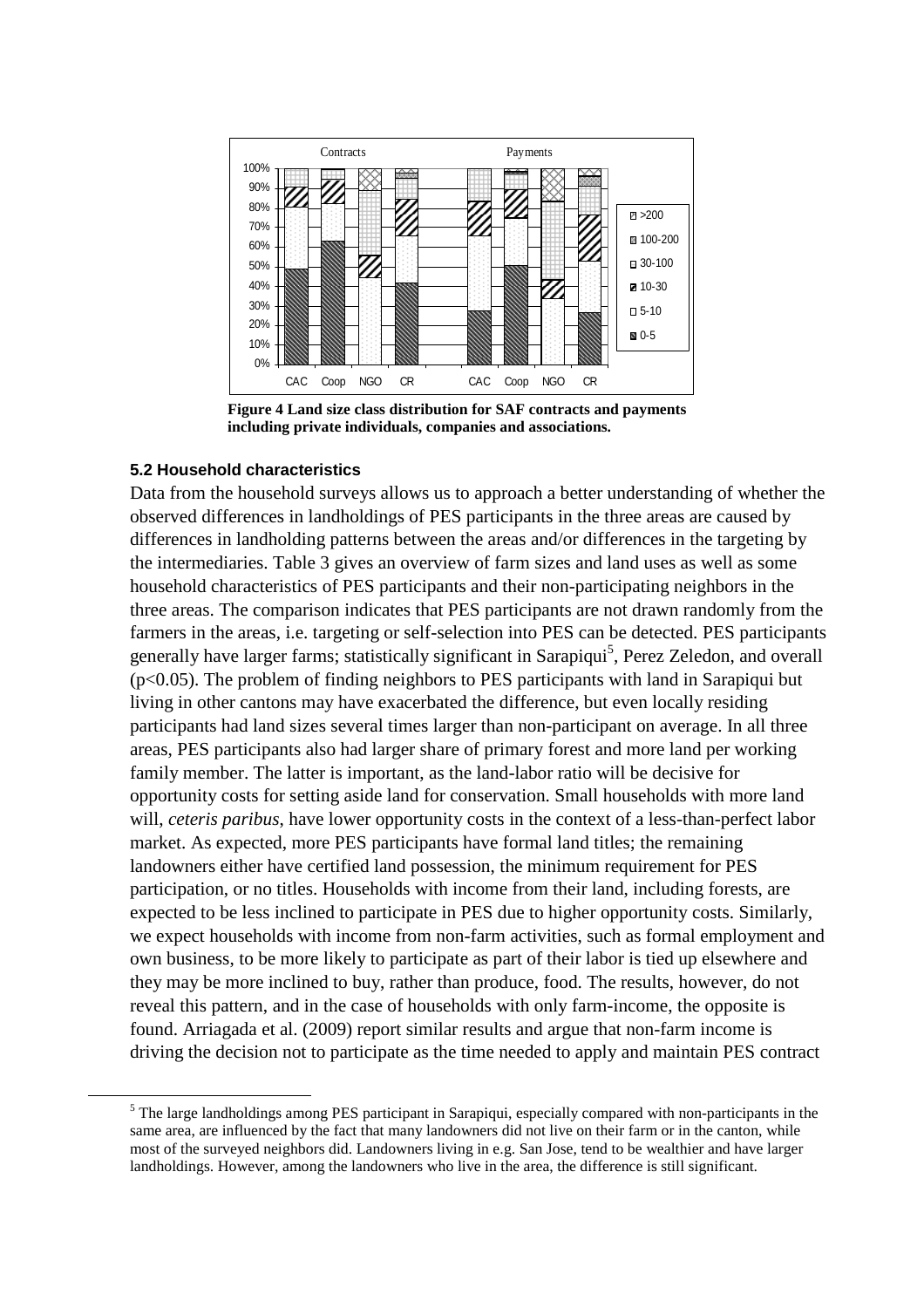obligations reduces the time for non-farm work. In our case, this pattern could be explained by the intermediaries' targeting or attraction of active farmers.

**Table 3. Farm size, land uses and selected household characteristics of PES participants and their nonparticipating neighbors from each of the three areas. The number of interviewed landowners is shown in brackets.**  CAC – Dota Cooperative – Perez Zeledon NGO – Sarapiqui

|                                    |               | CAC – Dota      |                 | Cooperative – Perez Zeledon |             | $NGO - Sarapiqui$ |  |
|------------------------------------|---------------|-----------------|-----------------|-----------------------------|-------------|-------------------|--|
| Variable                           | PES (63)      | Non-PES $(47)$  | <b>PES</b> (44) | Non-PES $(31)$              | $PES(43^b)$ | Non-PES $(27)$    |  |
| Land size, ha                      | 58.9 (92.9)   | 40.5 (78.4)     | 47.1 (58.0)     | 20.9(26.2)                  | 153.7 (180) | 22.3(26.4)        |  |
| % prim. Forest                     | 41.0(39.6)    | 16.7(32.6)      | 37.2 (40.8)     | 29.9(40.3)                  | 64.7 (29.4) | 34.4 (35.1)       |  |
| $%$ sec. forest <sup>a</sup>       | 3.48(13.1)    | 40.5(41.0)      | 23.0 (35.9)     | 36.9 (31.0)                 | 9.92(20.2)  | 18.5(26.7)        |  |
| % Pasture                          | 4.36(9.27)    | 17.5(26.7)      | 8.44 (21.0)     | 11.7(15.1)                  | 18.0(22.6)  | 22.1 (29.7)       |  |
| % AFS & agri.                      | 49.0 $(45.1)$ | 18.7(32.3)      | 28.2 (34.4)     | 18.2(25.4)                  | 2.42(9.13)  | 18.8 (33.5)       |  |
| % Others                           | 2.16(7.83)    | 4.50(19.5)      | 0.74(4.90)      | 3.23(18.0)                  | 1.73(6.64)  | 6.26(17.7)        |  |
| Ha/person                          | 18.6 (30.7)   | 12.2(25.0)      | 21.7 (38.0)     | 5.12 (5.87)                 | 73.7 (60.7) | 6.89 $(11.7)$     |  |
| Land titles, d                     | 0.90(0.30)    | $0.68$ $(0.47)$ | 1.00(0.00)      | 0.61(0.50)                  | 0.98(0.15)  | 0.81(0.40)        |  |
| Income, d:                         |               |                 |                 |                             |             |                   |  |
| Far                                | 0.83(0.38)    | 0.49(0.51)      | 0.70(0.46)      | 0.74(0.44)                  | 0.51(0.51)  | 0.63(0.49)        |  |
| Only farm                          | 0.60(0.49)    | 0.06(0.25)      | 0.41(0.50)      | 0.13(0.34)                  | 0.23(0.43)  | 0.04(0.19)        |  |
| Non-farm                           | 0.40(0.49)    | 0.94(0.25)      | 0.59(0.50)      | 0.87(0.34)                  | 0.77(0.43)  | 0.96(0.19)        |  |
| Only non-farm                      | 0.17(0.38)    | 0.51(0.51)      | 0.29(0.46)      | 0.26(0.44)                  | 0.49(0.51)  | 0.37(0.49)        |  |
| $\sim$ $\sim$ $\sim$ $\sim$ $\sim$ |               |                 |                 |                             |             |                   |  |

<sup>a</sup>Secondary forests include areas under natural regeneration, such as former pastures. Others include permanent scrub lands and temporary fallow land.

<sup>b</sup>Three outliers, PES landowners with more than 500 ha, have been excluded from the Sarapiqui sample.

#### **5.3 Targeting and eligibility**

Concerning differences in the targeting between the three organizations, the results show that PES participants in the NGO area generally have the largest landholdings and the largest percentage of areas under primary forest among the three. Further, they also have far less area under agriculture and agroforestry than participants in the two other areas, whereas the share of agriculture and agroforestry among non-participants is similar for the three areas. Recalling that the NGO operates in an area dominated by forestry, and that both the CAC and the cooperative operate in coffee growing areas, these differences are, no doubt, related to the differences in land uses between the areas. Yet, the focus of the three organizations, as conditioned by PES being piggy-backed on or embedded in existing activities carried out by the organizations, is also clearly reflected here. The NGO is predisposed to focus on the conservation modality by its historical focus on forest conservation activities. Further, reforestation contracts can be embedded in the forest management plans that the NGO prepares for local landowners. Similarly, the existing agriculturally focused activities of the CAC and the cooperative, and their original aim to organize small-scale farmers, impel them to target smaller farms with a different land-use composition.

Accordingly, the likelihood of a landowner participating in the PES program is shaped by how the properties of his land use combines with the possibilities facing the intermediary organization (and independent forest engineers) operating in his area. This again is shaped by FONAFIFO's framing of the PES program and, thus, the incentives facing the intermediary organizations.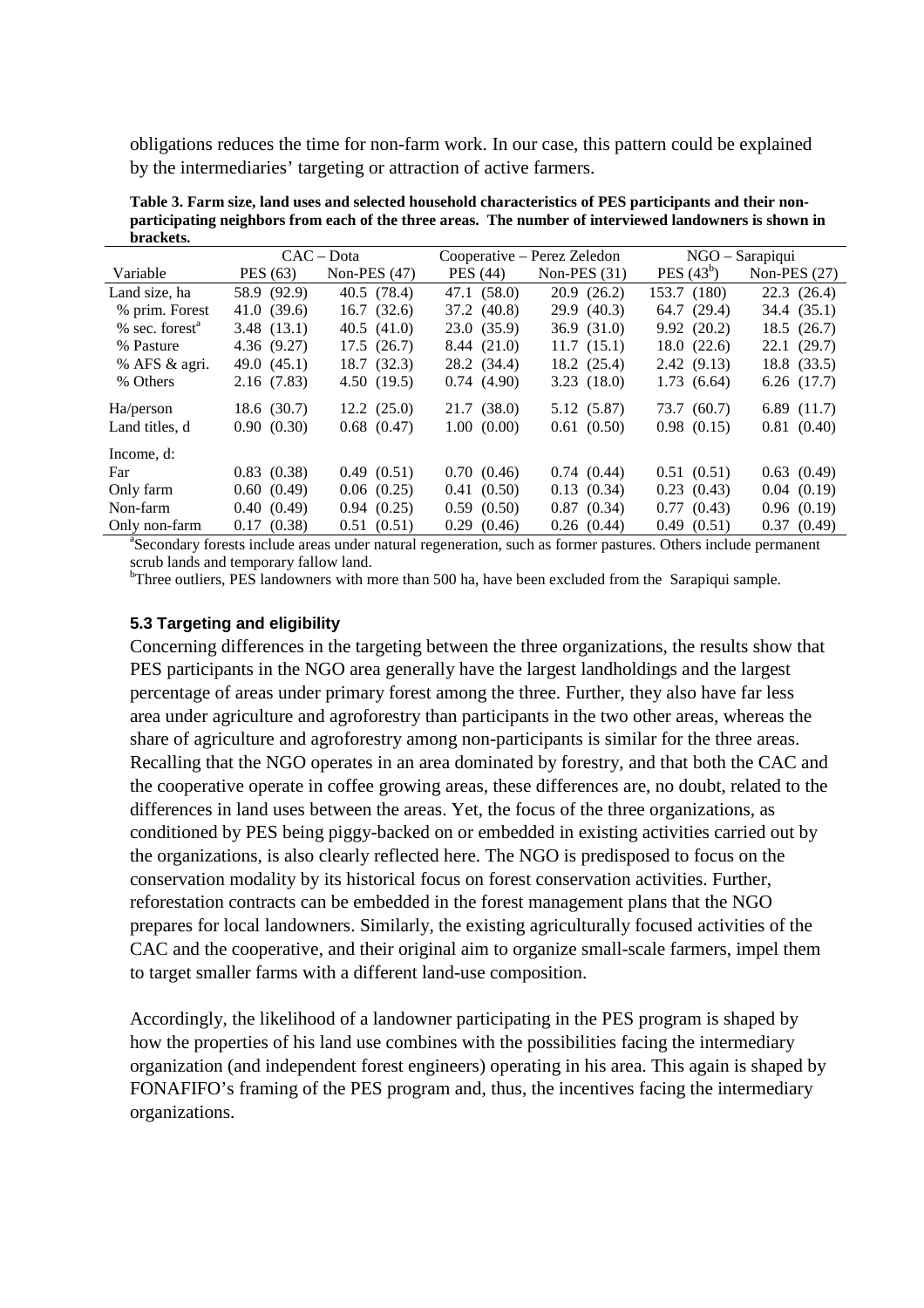First, the landowner must have a land use/cover composition that makes him eligible to sell ES according to FONAFIFO's zonation of PES priority areas. A landowner must have forested areas of minimum 2 ha located within the priority areas for conservation in order to apply for conservation payments; the biggest modality capturing more than three quarters of total funding in 2005-2009. A landowner with no forest can apply for SAF, reforestation and regeneration contracts contingent on a number of criteria. The main requirement for SAF is the location of the land in an area suitable for agricultural purposes according to a national land use classification scheme. The accepted classes (I through VI) cover most of the nonforested areas. In the case of reforestation and forest regeneration, the main criteria is a location near water resources (Forest Law 7575, Art. 33) and in areas with high productive potential or previously used for pasture, preferably within Kyoto areas that are entitled to additional carbon credit payments<sup>6</sup>.

Second, the presence of an intermediary organization facilitating PES activities is important, as landowners that are members of an organization have a larger chance of being offered a PES contract. There are at least three reasons for this. First, the organizations access PES quotas from FONAFIFO that they then offer to the landowners. Second, applications for SAF contracts facilitated by organizations have priority over contracts from independent forest engineers (Decree no. 36516). Third, local organizations are the principal promoters of the PSA program. All our three case intermediaries have, after a brief period following the initiation of the PES program, limited their efforts of raising program awareness to landowners within their existing networks. This implies that membership or being part of a network involving the organization, which is determined by congruence between a landowner's land uses and farming activities and the type of intermediary organization found in a given area, is decisive for de facto eligibility of landowners.

#### **5.4 Contract facilitation performance**

 $\overline{a}$ 

The observed tendency of intermediaries to embed PES in existing activities is strengthened by FONAFIFOs policy of setting the intermediaries' fee to a maximum of 18% of the total PES payments, as this gives intermediaries an incentive to target larger contracts and/or reduce the costs needed to set up a contract. The former can be done by targeting larger farmers or focusing on the modalities that favor larger areas, e.g. conservation. The latter can be done by targeting existing farmers and embedding PES in existing activities, and also by seeking to reduce costs for setting up a contract through ensuring efficient work processes. In the following we will take a look at how the three organizations perform in relation to the efficiency of their PES work by looking at salary levels and time consumption in different work components when setting up a conservation contract.

Table 4 shows the average number of minutes used by either the forest engineer (FE) or administrative staff including managers in different stages of a conservation contract. The FE's work includes both field work and desk work. Most of the desk work can be done by either the FE or the administrative personnel. While it has been possible to separate the time consumption by the FE and others, it has not been possible to separate the time used by either

<sup>&</sup>lt;sup>6</sup> For complete information on criteria see Executive Decree no. 36516-MINAET and references therein.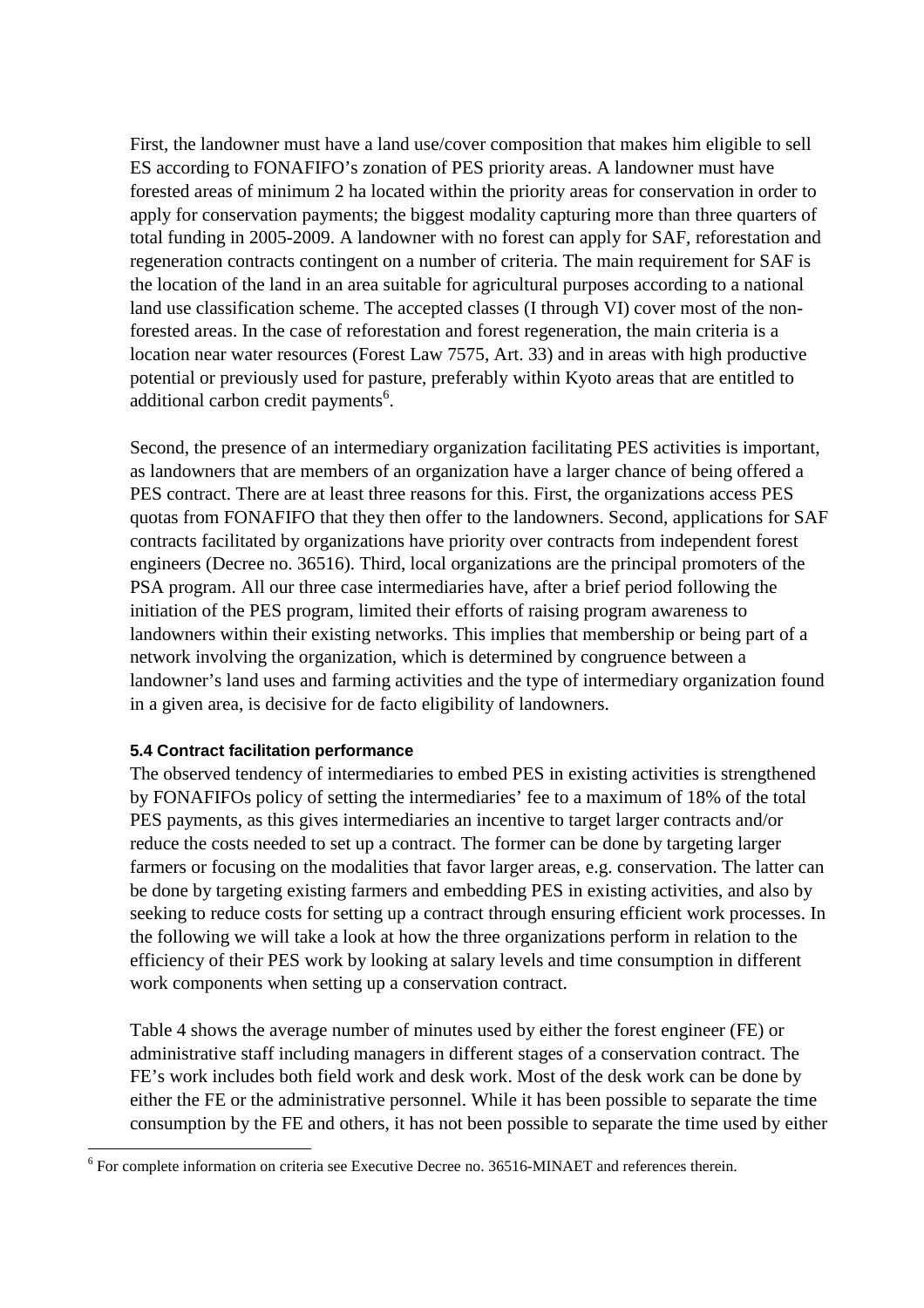the manager or secretary, though the latter carries out most of the work. The contract facilitation has been divided into five components. The preliminary phase includes possible visits to the farm as well as meetings before the actual pre-application process begins. The pre-application component consists of document review, possibly a farm survey, and filing a pre-application form. This is followed by the main application, including an on-farm technical study. The fourth component is the elaboration of contracts and implementation of the project, which cover the first year and includes at least one visit to the farm and a report to FONAFIFO. The last component is comprised of the annual farm visit, reporting, and disbursements of PES funds, repeated over a period of four years. Administrative tasks, such as archiving and database management, are included in phases 2 to 5. The salary levels are estimated based on total salary expenditures excluding day hiring, divided by the number of people among the permanent staff.

**Table 4. Average time consumption in minutes per contract by either administrative employees or forest engineers in different phases of a forest conservation contract. Transportation time and possible time for acquisiotn of land titles is not included.** 

|                                  | <b>CAC</b>           |     | Cooperative |     | NGO    |     |
|----------------------------------|----------------------|-----|-------------|-----|--------|-----|
| Components                       | Admin <sup>a</sup> . | FE  | Admin.      | FE  | Admin. | FE  |
| 1. Preliminary phase             | 15                   |     | 15          | 15  | 20     | 360 |
| 2. Pre-application               | 190                  | 90  | 40          | 35  | 90     | 240 |
| 3. Main application, incl. study | 45                   | 555 | 35          | 555 | 380    | 660 |
| 4. Contract and implementation   | 280                  | 120 | 80          | 350 | 115    | 420 |
| 5. Annual tasks, from 2nd year   | 175                  | 105 | 130         | 120 | 30     | 420 |
| Wage levels, CR colones/hour     | $2,145^b$            |     | 3.125       |     | 4.230  |     |

 $a<sup>a</sup>$ Admin = administrative staff and field assistants. FE = Forest engineer.

<sup>b</sup>Based only on the salaries of the administrative staff. The FE receives a fixed 8% of the PES payment from each contract.

Table 4 indicates that the CAC and the cooperative use similar amounts of time in each component, but the administrative personnel at the CAC takes a larger share of the work. This is likely a result of the FE being paid a fixed 8 % of the PES payment, thereby giving the FE an incentive to delegate as much work as possible to the permanent staff at the CAC. Contrary, in both the cooperative and the NGO, the FE is part of the permanent staff, carries out a larger share of the desk work, and spends more time than the administrative staff in almost all components. The NGO spends more time in all five components, mainly due to more farm visits. Already in the preliminary phase, the NGO visits the potential applicant's farm in order to verify his eligibility, while the cooperative and the CAC suffice with a short questions and answers session at this early stage. Each farm visit, as well as some of the subsequent reporting tasks, requires more time by the NGO as the PES areas are larger compared with those managed by the CAC or cooperative, and sometimes geographically divided. However, as the only organization, the NGO uses a field assistant to carry out large parts of the actual technical study, thereby reducing the time spent by the FE. In terms of salary, the CAC has the lowest level, but this is partly due to the fixed salary of 8 % of the PES payment to the FE, which is not accounted for in the CAC's budget. The NGO has the highest salary levels.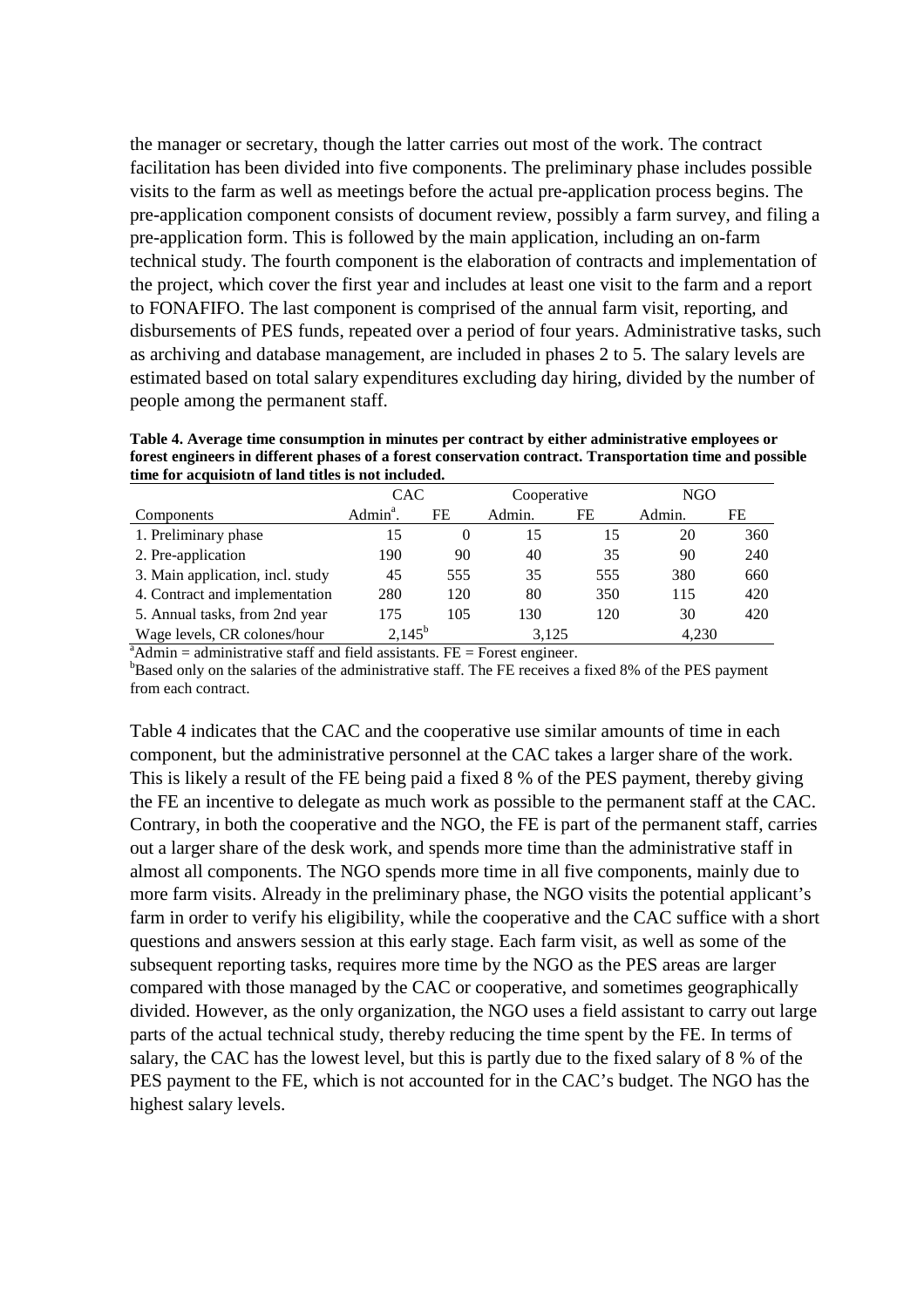Though the figures in Table 4 are rough estimates, they reflect differences in the work processes and cost levels of the three organizations. In a situation characterized by high competition between intermediaries, we would expect cost levels to be more aligned. The observed differences indicate, however, that the three organizations have felt free (from competitive pressure) to maintain their own standards. For the CAC and the cooperative this is a consequence of their dominance. They facilitate 75 and 90 % of all PES contracts in their respective areas and face limited competition from the independent forest engineers; a result of their central role in farmers' networks, their close relationship with their existing clientele, and the possibilities of embedding PES activities in existing service provision activities. This is true for the NGO as well. However, less than half of the PES contracts in the Sarapiqui canton are facilitated by the NGO. The higher general cost level of the NGO, in spite of the competition, could be explained by the history of the organization (high professional level – technical forest management) and the interests generated by the trust fund that cover up to half of the NGO's budget. The higher costs may also be the reason for the NGO to have introduced a policy of not offering the smaller and, therefore, costly SAF modality. Thus, there seems to be a trade-off between high standards of monitoring (time spend on farm visits) and salary levels and inclusiveness in PES projects.

# **6. Concluding discussion**

## **6.1 Summary of results**

Intermediaries are seen as a means to deliver PES efficiently and to ensure inclusiveness by reaching the poor. Our study has not focused on validating this claim, but rather on investigating the factors that condition the inclusiveness of intermediaries when delivering PES through an investigation of three second level intermediary organizations in the Costa Rican PSA program. Our results show that choice of intermediary matters to inclusiveness, because intermediaries differ in ways that influence PES targeting. However, our results also show that the framing of intermediaries' working conditions by the PES buyer influences their targeting and inclusiveness.

First, our analysis of the contracts and total payments facilitated by the three organizations showed clear differences in landholdings of PES participants in the three areas. This could be caused by differences in landholding patterns between the areas and/or differences in the targeting by the intermediaries. Data from the household surveys of PES participants and their non-participating neighbors in the three areas indicated targeting or self-selection into PES. PES participants generally had larger farms, a larger share of forest, and more land per working family member. Further, PES participants were active farmers, a result of intermediaries' targeting or attraction of active farmers through their existing networks of clients.

The household survey also showed differences in the targeting between the three organizations. The NGO primarily facilitates contracts to large forest owners, while PES participants in the cooperative and the CAC have large shares of their land under agriculture or agroforestry systems. These differences appear consistent with the role of the respective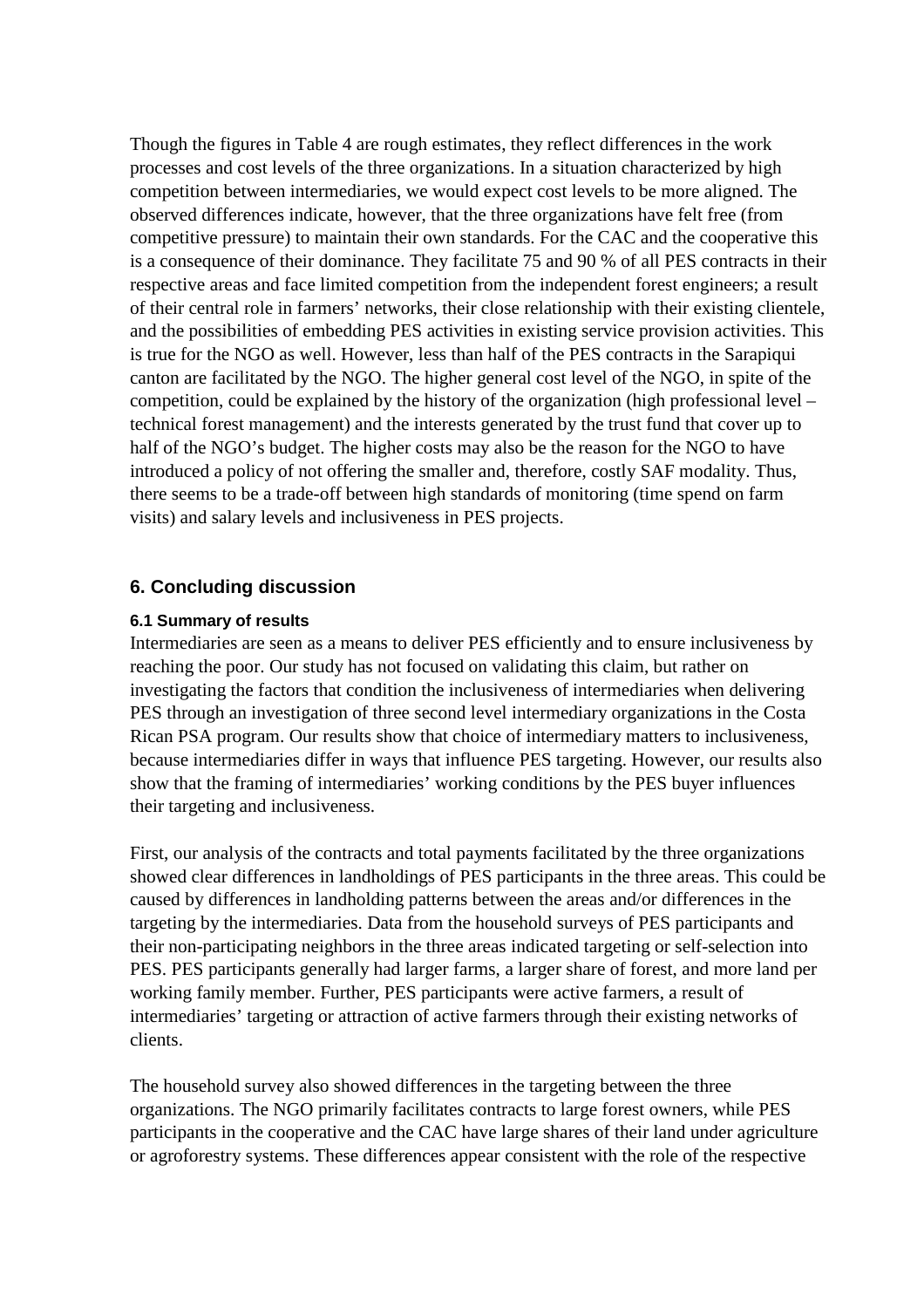organizations prior to PES indicating that PES is piggy-backed on existing activities. The intermediary organizations in the Costa Rican PSA system face an incentive to do so, because the PSA regulation stipulates a maximum service fee tied to the size of the PES contract, rather than to the actual costs of setting up and monitoring the contract. FONAFIFO's zonation of PES priority areas also influences targeting, as it delimits what contract modalities the organizations can offer within their area of operation. This is a limiting factor mainly for the cooperative that is situated in an area only partially included in forest conservation priority areas.

#### **6.2 Inclusiveness**

 $\overline{a}$ 

Particular emphasis has been given to intermediaries when pro-poor payments or inclusiveness are investigated (e.g. Bracer et al., 2007; Petheram and Campbell, 2010). Inclusiveness is also a goal in the Costa Rican PSA program, where landowners in areas with low socio-economic status are given priority. However, Porras (2010) found that this was ineffective in assuring targeting of small-holders, partly because the social development index is measured on district level and there is no further requirement to target the poorest landowners within the districts. Participation of small holders is also hindered by the earlier exclusion of IDA<sup>7</sup> farms, i.e. farms that have been acquired through the agrarian reform. These farms, counting more than 75.000 smallholders often located in areas with low SDI, have only had access to the PSA program since 2003 and only with a written permission from the Institute of Agrarian Development (IDA, 2010; Miranda et al., 2006). The use of local organizations as secondary intermediaries, their preferential status through the allocation of PES project quotas, and their previous facilitation of group contracts, i.e. an umbrella contract shared by several small landowners, are seen as other means to increase participation of small land owners (Morse, 2007). The group contracts were abandoned in 2002 due to problems of coordination and defaulting among farmers (Porras, 2010).

The role of local intermediaries in PES has not been investigated in detail. Intermediaries' poor performance or unanticipated targeting has been explained by lack of information, poor understanding of the institutional options, and limited decision making power (Bracer et al. 2007; Thuy et al., 2010). However, as this study has shown, the type and characteristics of local intermediaries are decisive for the targeting and level of inclusiveness. Access to information is an important factor for participation in PES schemes (Zbinden and Lee, 2005; Mullan and Kontoleon, 2009), perhaps especially so for the Costa Rican PSA program where program regulations and criteria for participation change annually (Vignola and Aymerich, 2011). In this regard, local intermediaries are important information hubs, but tend to keep this information within their existing networks. Similar preferential status of landowners affiliated with strong organizations is found in Europe, where forest owners' associations play important roles in creating awareness about and supporting their members in obtaining subsidies for afforestation activities.

 $<sup>7</sup>$  The Institute of Agrarian Development, and earlier the Institute of Land and Colonization, has been</sup> administering the agrarian reform since 1961, giving land to landless families often originating from urban areas.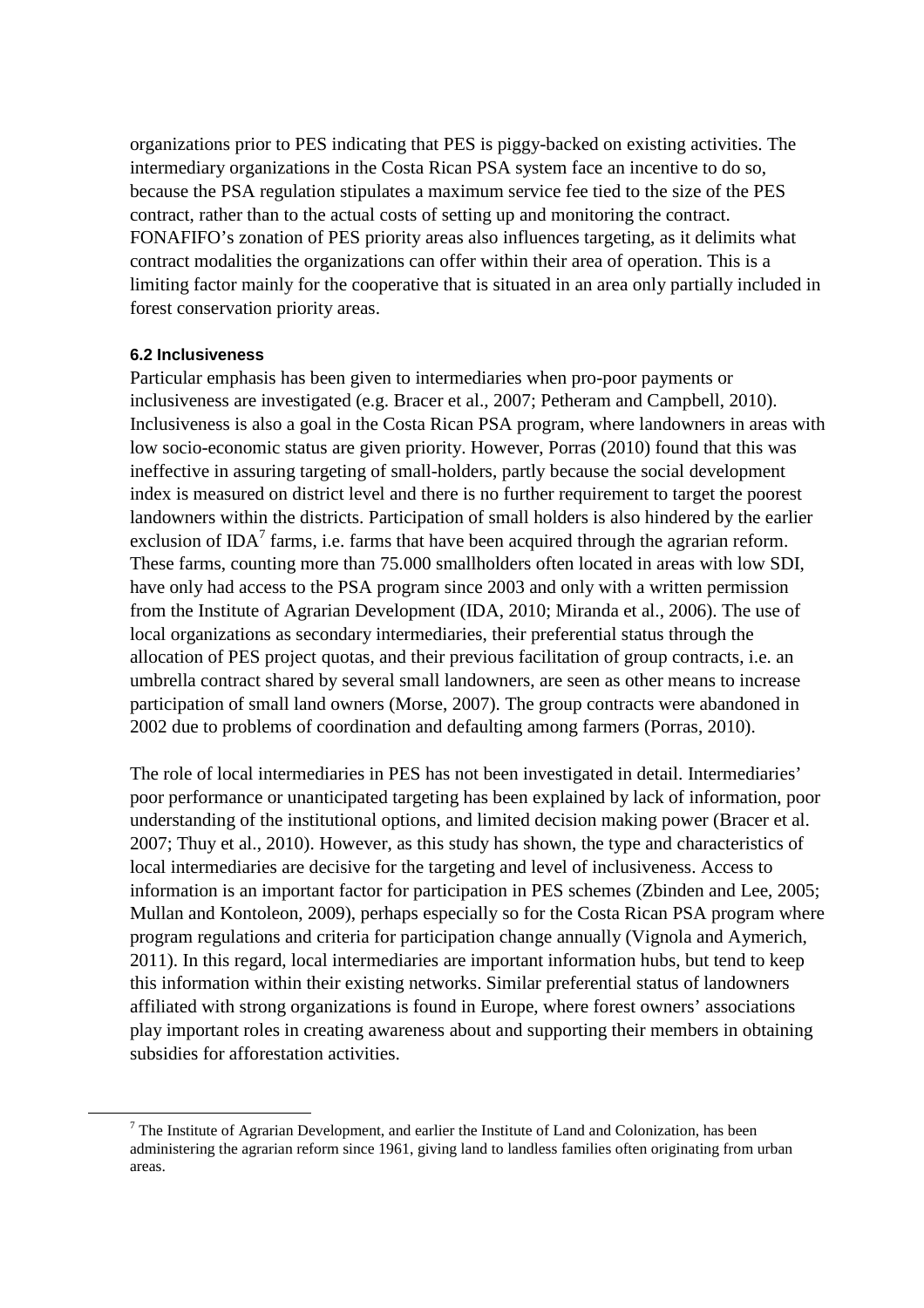Inclusiveness of certain landowners only is also the outcome when local intermediaries piggy-back PES facilitation on pre-existing extension services and activities to keep costs at a minimum. The consequence of using local intermediaries to improve cost efficiency in PES schemes may therefore reinforce existing inequalities in access to resources rather than promote general inclusiveness; a notion also made by Pascual et al. (2010). The tendency for local intermediaries to piggyback PES on existing activities may also be due to other reasons than costs. As shown in this study, the original purpose for which a local institution was established conditions its portfolio of activities, as well as its network creation, and therefore influences targeting of PES. The targeting of certain landowners by each of the intermediaries may also be interpreted as the organizations' seeking to service their clients and thereby promote their own relevance and legitimacy, much in line with the political economy of institutions (North, 1990). This is supported by the observations made during fieldwork that several intermediary organizations actively seek to influence the development of the PSA regulations. Therefore, Swallow et al. (2007) call for institutions in payment mechanisms that are purpose-built in order to include social groups that are outside the networks of existing local institutions.

#### **6.3 Policy implications**

Our study shows that the anticipated role of intermediaries in minimizing transaction costs and being able and willing to identify and target poor smallholders is conditioned upon a number of factors. First, intermediaries are efficient because they are already present in a locality and have existing activities and networks there. These, in turn, condition their targeting. Secondly, the performance of intermediaries is strongly influenced by the framing of their role in delivering PES as stipulated by the PES policy framework or directly from the buyer. In the Costa Rican case, a set of policies and decrees regulate the role of FONAFIFO and the secondary intermediaries, such as the forest law and frequently published amendments and the annually updated PSA regulation with criteria for prioritized payments, dominant focus on forest conservation, fixed service fees etc. This political and legal framework, which is the result of active choices made by the 'buyer' (arguably politicians in this case), influences targeting. These choices could be different. In Nicaragua, for instance, the donor behind a small-scale PES project stipulated an upper limit on the area that each seller could include in the program with an aim to include more and smaller sellers (Vinqvist, 2012). Finally, the role of intermediaries is conditioned by their values. The original founding purpose, mission, and values of intermediaries often continue to influence their targeting approach. In our study, this is exemplified by the cooperative and the CAC that were both established with the aim of organizing small land owners and aiding their market participation, which is reflected in their choice of balancing the costs of small PES projects with the profits of larger projects.

The labels NGO, cooperative, local government etc. mean little. Rather, in order to understand the role of local intermediaries in administering PES programs, including their likely degree of inclusiveness, it is important to look at the areas in which the organizations operate, the purpose for which they were established, the networks of farmers and other landowners affiliated with the organizations, and their preexisting functions which may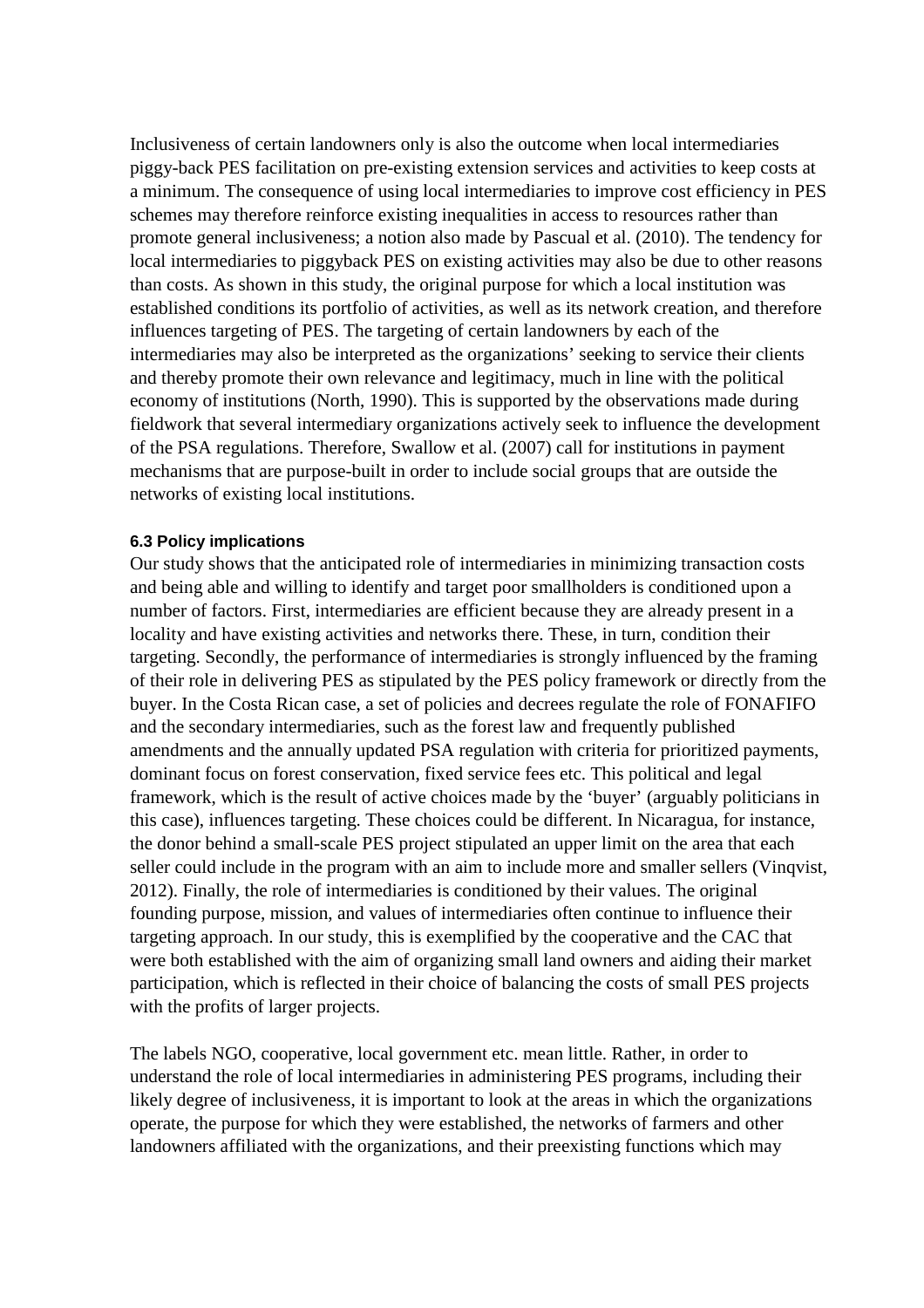enable achievement of cost efficiency through embedding of PES activities. These conditioning factors should be acknowledged and considered when PES contract facilitation is outsourced to local organizations, both in the case of specific environmental and social objectives.

## **Acknowledgement**

The authors wish to thank the three organizations for their participation, the group of enumerators for long hours in the field, and the Tropical Agricultural Research and Higher Education Center for hosting A. S. Bosselmann during field work. Furthermore, the authors are grateful for economic support from FFU-DANIDA, O.H.F. & A.J.-E. Heilmann's Foundation, Knud Højgaard's Foundation, Julie von Müllen's Foundation, Oticon Foundation, Torben & Alice Frimodt's Foundation, Valborg Harting Foundation, and Løvstrupgaard Foundation.

#### **References**

- Arriagada, R.A., Sills, E.O., Pattanayak, S.K., Ferraro, P.J., 2009. Combining Qualitative and Quantitative Methods to Evaluate Participation in Costa Rica's Program of Payments for Environmental Services. Journal of Sustainable Forestry 28, 343-367.
- Asquith, N., Vargas, M.T. and Wunder, S., 2008: Selling two environmental services: In-kind payments for bird habitat and watershed protection in Los Negros, Bolivia. Ecological Economics 65, 675-684.
- Bracer, C., Scherr, S., Molnar, A., Sekher, M., Ochieng, B.O., Sriskanthan, G., 2007. Organization and Governance for Fostering Pro-Poor Compensation for Environmental Services. CES Scoping Study Issue Paper no. 4. ICRAF Working Paper no. 39. Nairobi, Kenya.
- Bulte, E.H., Lipper, L., Stringer, R., Zilberman, D., 2008. Payments for ecosystem services and poverty reduction: concepts, issues, and empirical perspectives. Environment and Development Economics 13, 245-254.
- Corbera, E., Kosoy, N., Tuna, M.M., 2007. Equity implications of marketing ecosystem services in protected areas and rural communities: Case studies from Meso-America. Global Environmental Change 17, 365-380.
- Corbera, E., Brown, K., 2008. Building Institutions to Trade Ecosystem Services: Marketing Forest Carbon in Mexico. World Development 36, 1956-1979.
- Daniels, A.E., Bagstad , K., Esposito, V., Moulaert, A., Rodriguez, C.M., 2010. Understanding the impacts of Costa Rica's PES: Are we asking the right questions? Ecological Economics 69, 2116-2126.
- Engel, S., S. Pagiola and S. Wunder, 2008. Designing payments for environmental services in theory and practice: an overview of the issues. Ecological Economics 62, 663–674.
- Ferraro, P.J., 2008. Asymmetric information and contract design for payments for environmental services. Ecological Economics 65, 810-821
- Fisher B, Christopher T., 2007. Poverty and biodiversity: Measuring the overlap of human poverty and biodiversity hotspots. Ecological Economics 62, 93-101.
- Grieg-Gran, M., Porras, I., Wunder, S., 2005. How Can Market Mechanisms for Forest Environmental Services Help the Poor? Preliminary Lessons from Latin America. World Development 33, 1511-1527.
- IDA, 2007. Transformación del Instituto de Desarrollo Agrario (IDA) en el Instituto de Desarrollo Rural (inder). Instituto de Desarrollo Agrario, San Jose. [Accessed January 2012. URL: http://alcance.gaceta.go.cr/pub/2010/12/02/alca2.pdf].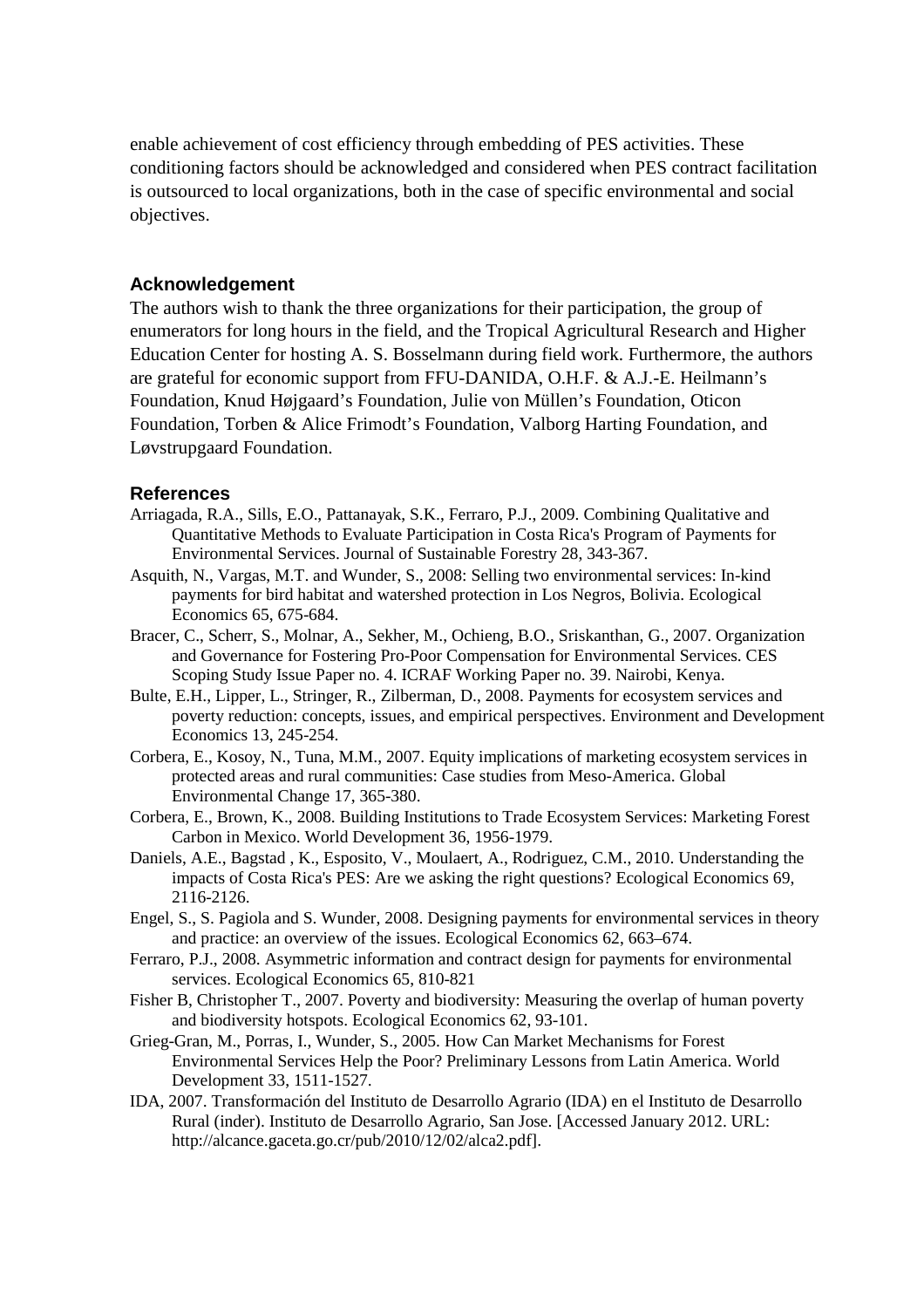- Kemkes, R.J., Farley, J., Koliba, C.J., 2010. Determining when payments are an effective policy approach to ecosystem service provision. Ecological Economics 69, 2069-2074.
- Landel-Mills, N., Porras, I., 2002. Silver bullets or fools gold? A global review of markets for forest environmental services and their impact on the poor. IIED, London.
- Mahanty, S., Suich, H., Tacconi, L., 2011. Access and benefits in payments for environmental services, forest conservation and climate change: Lessons from a global review. Paper presented at the Thirteenth Biennial Conference of the International Association for the Study of the Commons, Hyderabad, India.
- Mayrand, K., Paquin, M., 2004. Payments for Environmental Services: A Survey and Assessment of Current Schemes. Unisféra, Commission for Environmental Cooperation of North America, Montreal.
- McCann L., Colby, B., Easter, K.W., Kasterine, A., Kuperan, K.V., 2005. Transaction cost measurement for evaluating environmental policies. Ecological Economics 52, 527-542.
- Miranda, M., Dieperink, C., Glasbergen, P., 2006. Costa Rican Environmental Service Payments: The Use of a Financial Instrument in Participatory Forest Management. Environmental Management 38, 562-571.
- Morse, W.C., 2007. Payments for environmental services in Costa Rica: Conservation and production decisions within the San Juan – la Selva biological corridor. PhD dissertation, University of Idaho, Idaho.
- Mullan, K., Kontoleon, A., 2009. Participation in Payment for Ecosystem Services programs: accounting for participant heterogeneity. University of California, Berkeley. Unpublished. . [Accessed January 2012. URL: http://www.hhs.se/CERC/Documents/Mullan\_120209.pdf].
- North, D.C., 1990. Institutions, Institutional Change and Economic Performance. Cambridge University Press, p. 152.
- Pagiola, S., 2008. Payments for environmental services in Costa Rica. Ecological Economics 65, 712- 724.
- Pagiola, S., Arcenas, A., Platais, G., 2005. Can payments for environmental services help reduce poverty? An exploration of the issues and the evidence to date from Latin America. World Development 33, 237–253.
- Pascual, U., Muradian, R., Rodríguez, L.C., Duraiappah, A., 2010. Exploring the links between equity and efficiency in payments for environmental services: A conceptual approach. Ecological Economics 69, 1237-1244.
- Pattanayak, S.K., Wunder, S., Ferraro, P.J., 2010. Show Me the Money: Do Payments Supply Environmental Services in Developing Countries? Review of Environmental Economics and Policy 4, 254-274.
- Perrot-Maître, D., 2006. The Vittel payments for ecosystem services: a ..perfect" PES case? International Institute for Environment and Development, London, UK.
- Petheram, L., Campbell, B.M., 2010. Listening to locals on payments for environmental services. Journal of Environmental Management 91, 1139-1149.
- Porras, I., 2010. Fair and Green? Social impacts of payments for environmental services in Costa Rica. International Institute for Environment and Development, London.
- Rørstad, P.K., Vatn, A., Kvakkestad, V., 2007. Why do transaction costs of agricultural policies vary? Agricultural Economics 36, 1-11.
- Sanchez-Azofeifa, G.A., Pfaff, A., Robalino, J.A., Boomhower, J.P., 2007. Costa Rica's payment for environmental services program: intention, implementation, and impact. Conservation Biology 59, 1165-1173.
- Swallow B., Leimona, B., Yatich, T., Velarde, S.J., Puttaswamaiah, S., 2007. The Conditions for Effective Mechanisms of Compensation and Rewards for Environmental Services: CES Scoping Study, Issue Paper no.3. ICRAF Working Paper no. 38. Nairobi.